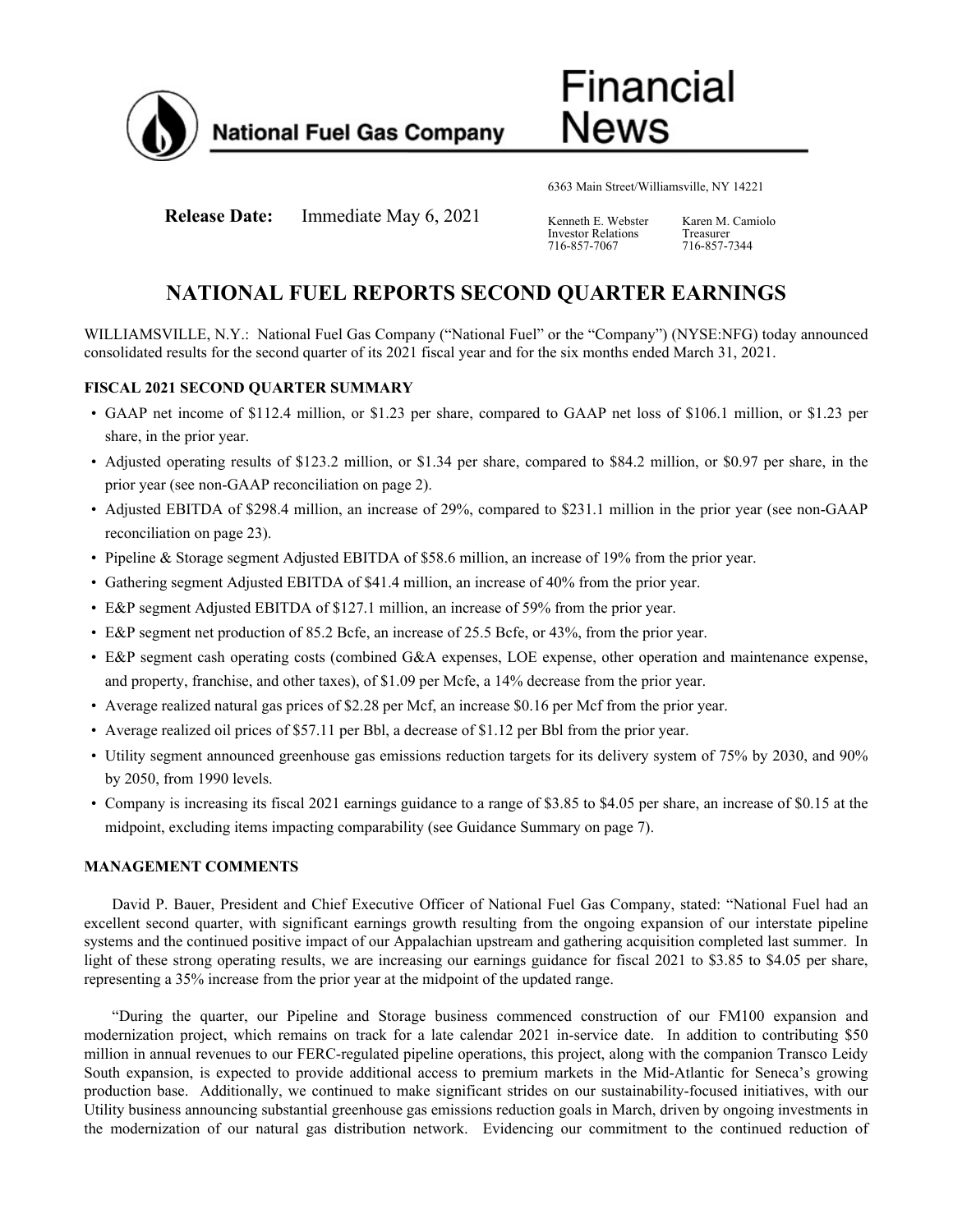## Page 2.

National Fuel's carbon footprint, we are working towards emissions reduction targets for the Company's midstream and upstream segments, maintaining our focus on climate-risk and the energy transition, as well as National Fuel's long-term role in the energy complex."

### **RECONCILIATION OF GAAP EARNINGS TO ADJUSTED OPERATING RESULTS**

|                                                                                 | <b>Three Months Ended</b> |           |     |           |    |          | <b>Six Months Ended</b> |           |  |  |  |
|---------------------------------------------------------------------------------|---------------------------|-----------|-----|-----------|----|----------|-------------------------|-----------|--|--|--|
|                                                                                 |                           | March 31, |     |           |    |          | March 31,               |           |  |  |  |
| (in thousands except per share amounts)                                         |                           | 2021      |     | 2020      |    | 2021     |                         | 2020      |  |  |  |
| <b>Reported GAAP Earnings</b>                                                   | S.                        | 112,436   |     |           |    | 190,210  | \$                      | (19, 477) |  |  |  |
| Items impacting comparability:                                                  |                           |           |     |           |    |          |                         |           |  |  |  |
| Impairment of oil and gas properties (E&P)                                      |                           |           |     | 177,761   |    | 76,152   |                         | 177,761   |  |  |  |
| Tax impact of impairment of oil and gas properties                              |                           |           |     | (48, 503) |    | (20,980) |                         | (48, 503) |  |  |  |
| Gain on sale of timber properties (Corporate / All Other)                       |                           |           |     |           |    | (51,066) |                         |           |  |  |  |
| Tax impact of gain on sale of timber properties                                 |                           |           |     |           |    | 14,069   |                         |           |  |  |  |
| Premium paid on early redemption of debt                                        |                           | 15,715    |     |           |    | 15,715   |                         |           |  |  |  |
| Tax impact of premium paid on early redemption of debt                          |                           | (4,321)   |     |           |    | (4,321)  |                         |           |  |  |  |
| Deferred tax valuation allowance                                                |                           |           |     | 56,770    |    |          |                         | 56,770    |  |  |  |
| Unrealized (gain) loss on other investments (Corporate / All Other)             |                           | (848)     |     | 5,414     |    | 450      |                         | 6,433     |  |  |  |
| Tax impact of unrealized (gain) loss on other investments                       |                           | 178       |     | (1, 137)  |    | (94)     |                         | (1,351)   |  |  |  |
| <b>Adjusted Operating Results</b>                                               |                           | 123,160   |     | 84,237    | S  | 220,135  | S                       | 171,633   |  |  |  |
| <b>Reported GAAP Earnings Per Share</b>                                         | \$                        | 1.23      | \$. | (1.23)    | -S | 2.08     | \$                      | (0.23)    |  |  |  |
| Items impacting comparability:                                                  |                           |           |     |           |    |          |                         |           |  |  |  |
| Impairment of oil and gas properties, net of tax (E&P)                          |                           |           |     | 1.49      |    | 0.60     |                         | 1.49      |  |  |  |
| Gain on sale of timber properties, net of tax (Corporate / All Other)           |                           |           |     |           |    | (0.40)   |                         |           |  |  |  |
| Premium paid on early redemption of debt, net of tax                            |                           | 0.12      |     |           |    | 0.12     |                         |           |  |  |  |
| Deferred tax valuation allowance                                                |                           |           |     | 0.66      |    |          |                         | 0.66      |  |  |  |
| Unrealized (gain) loss on other investments, net of tax (Corporate / All Other) |                           | (0.01)    |     | 0.05      |    |          |                         | 0.06      |  |  |  |
| <b>Adjusted Operating Results Per Share</b>                                     | \$                        | 1.34      | \$  | 0.97      | \$ | 2.40     | S                       | 1.98      |  |  |  |

### **FISCAL 2021 GUIDANCE UPDATE**

National Fuel is revising its fiscal 2021 earnings guidance to reflect the results of the second fiscal quarter, along with updated commodity price and operating unit cost assumptions for the balance of the year. The Company is now projecting that earnings, excluding items impacting comparability, will be within the range of \$3.85 to \$4.05 per share, an increase of \$0.15 per share from the midpoint of the Company's prior guidance range.

The Company is now assuming that WTI oil prices will average \$60.00 per Bbl for the remainder of the year, a \$7.50 increase from the \$52.50 per Bbl assumed in the previous guidance. For guidance purposes, the Company's projections approximate the current NYMEX forward markets and consider the impact of local sales point differentials and new physical firm sales, transportation, and financial hedge contracts.

Seneca currently has firm sales contracts in place for 142 Bcf, or approximately 95% of its projected remaining fiscal 2021 Appalachian production, limiting its exposure to in-basin markets. Approximately 132 Bcf of those sales, or 88% of Seneca's expected remaining Appalachian production, are either matched by a financial hedge, including a combination of swaps and no-cost collars, or were entered into at a fixed price. Additionally, Seneca has financial hedges in place for 786 Mbbl, or approximately 72%, of its expected remaining oil production for the fiscal year.

The Company's other guidance assumptions remain largely unchanged from the previous guidance. Additional details on the Company's updated forecast assumptions and business segment guidance for fiscal 2021 are outlined in the table on page 7.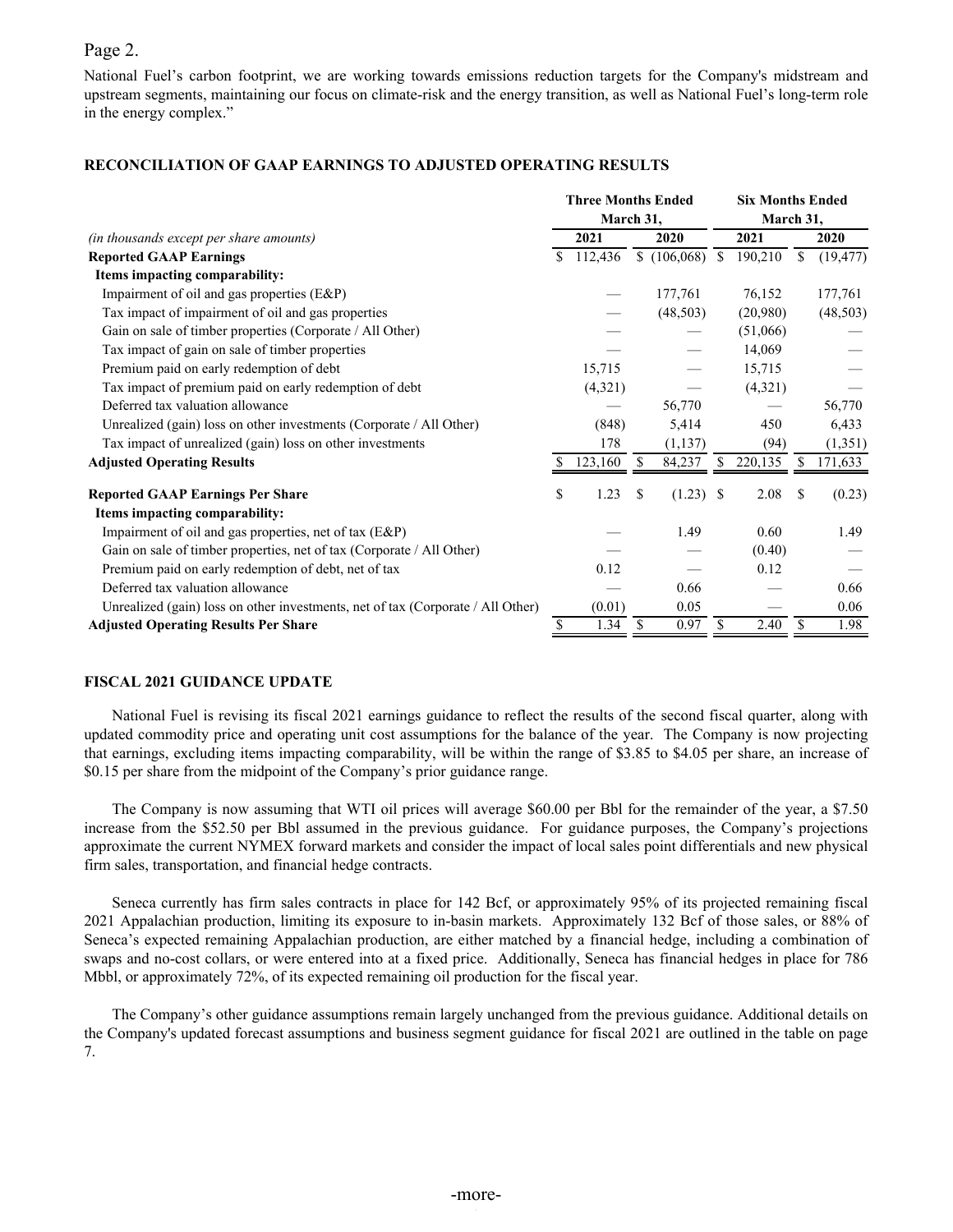## **DISCUSSION OF SECOND QUARTER RESULTS BY SEGMENT**  Page 3.

The following earnings discussion of each operating segment for the quarter ended March 31, 2021 is summarized in a tabular form on pages 8 and 9 of this report (earnings drivers for the six months ended March 31, 2021 are summarized on pages 10 and 11). It may be helpful to refer to those tables while reviewing this discussion.

Note that management defines Adjusted Operating Results as reported GAAP earnings adjusted for items impacting comparability, and Adjusted EBITDA as reported GAAP earnings before the following items: interest expense, income taxes, depreciation, depletion and amortization, other income and deductions, impairments, and other items reflected in operating income that impact comparability.

### **Upstream Business**

### Exploration and Production Segment

The Exploration and Production segment operations are carried out by Seneca Resources Company, LLC ("Seneca"). Seneca explores for, develops and produces natural gas and oil reserves, primarily in Pennsylvania and California.

|                                                      | <b>Three Months Ended</b><br>March 31, |         |   |            |  |            |  |  |  |  |  |
|------------------------------------------------------|----------------------------------------|---------|---|------------|--|------------|--|--|--|--|--|
| <i>(in thousands)</i>                                |                                        | 2021    |   | 2020       |  | Variance   |  |  |  |  |  |
| <b>GAAP</b> Earnings                                 | S                                      | 36,822  | У | (175, 275) |  | 212,097    |  |  |  |  |  |
| Premium paid on early redemption of debt, net of tax |                                        | 10,710  |   |            |  | 10,710     |  |  |  |  |  |
| Impairment of oil and gas properties, net of tax     |                                        |         |   | 129,258    |  | (129, 258) |  |  |  |  |  |
| Deferred tax valuation allowance                     |                                        |         |   | 60,463     |  | (60, 463)  |  |  |  |  |  |
| <b>Adjusted Operating Results</b>                    | S                                      | 47,532  |   | 14.446     |  | 33,086     |  |  |  |  |  |
| <b>Adjusted EBITDA</b>                               | \$                                     | 127.146 |   | 79.846     |  | 47.300     |  |  |  |  |  |

Seneca's second quarter GAAP earnings increased \$212.1 million versus the prior year. This was primarily attributable to the non-recurrence of two items from the prior year's second quarter, including a non-cash ceiling test impairment charge of \$129.3 million (after-tax) as well as a \$60.5 million state income tax valuation allowance. Excluding these items noted above, as well as a loss of \$14.8 million (\$10.7 million after-tax) recognized on the early redemption of long-term debt for Seneca's share of a premium paid by the Company to redeem \$500 million of the Company's 4.9% notes that were scheduled to mature in December 2021, Seneca's second quarter earnings increased \$33.1 million.

Seneca produced 85.2 Bcfe during the second quarter, an increase of 25.5 Bcfe, or 43%, from the prior year. The increase was primarily driven by higher natural gas production from the Company's fourth quarter fiscal 2020 acquisition of Appalachian upstream assets, as well as production growth from Seneca's other core development areas. Net production increased 21.2 Bcf to 50.2 Bcf in the Eastern Development Area ("EDA"), primarily due to higher production from the acquisition. Net production increased 4.6 Bcf to 31.3 Bcf in Seneca's Western Development Area ("WDA"), primarily due to the ongoing development program in the region. Oil production for the second quarter decreased 44,000 Bbls, or 7%, from the prior year primarily due to natural production declines in Seneca's Midway Sunset, Lost Hills and Pioneer development areas as a result of lower activity in response to decreased crude oil prices. These declines were partially offset by new production brought on-line in Seneca's Coalinga and 17N development areas.

Seneca's average realized natural gas price, after the impact of hedging and transportation costs, was \$2.28 per Mcf, an increase of \$0.16 per Mcf from the prior year. This increase was primarily due to higher NYMEX prices and higher spot prices at local sales points in Pennsylvania. Seneca's average realized oil price, after the impact of hedging, was \$57.11 per Bbl, a decrease of \$1.12 per Bbl compared to the prior year.

Lease operating and transportation ("LOE") expense increased \$15.3 million primarily due to higher transportation costs in Appalachia from increased production. LOE expense includes \$49.6 million in intercompany expense for gathering and compression services used to connect Seneca's Marcellus and Utica production to sales points along interstate pipelines. DD&A expense increased \$1.0 million due largely to higher natural gas production, partially offset by the impact of ceiling test impairments recorded during fiscal 2020.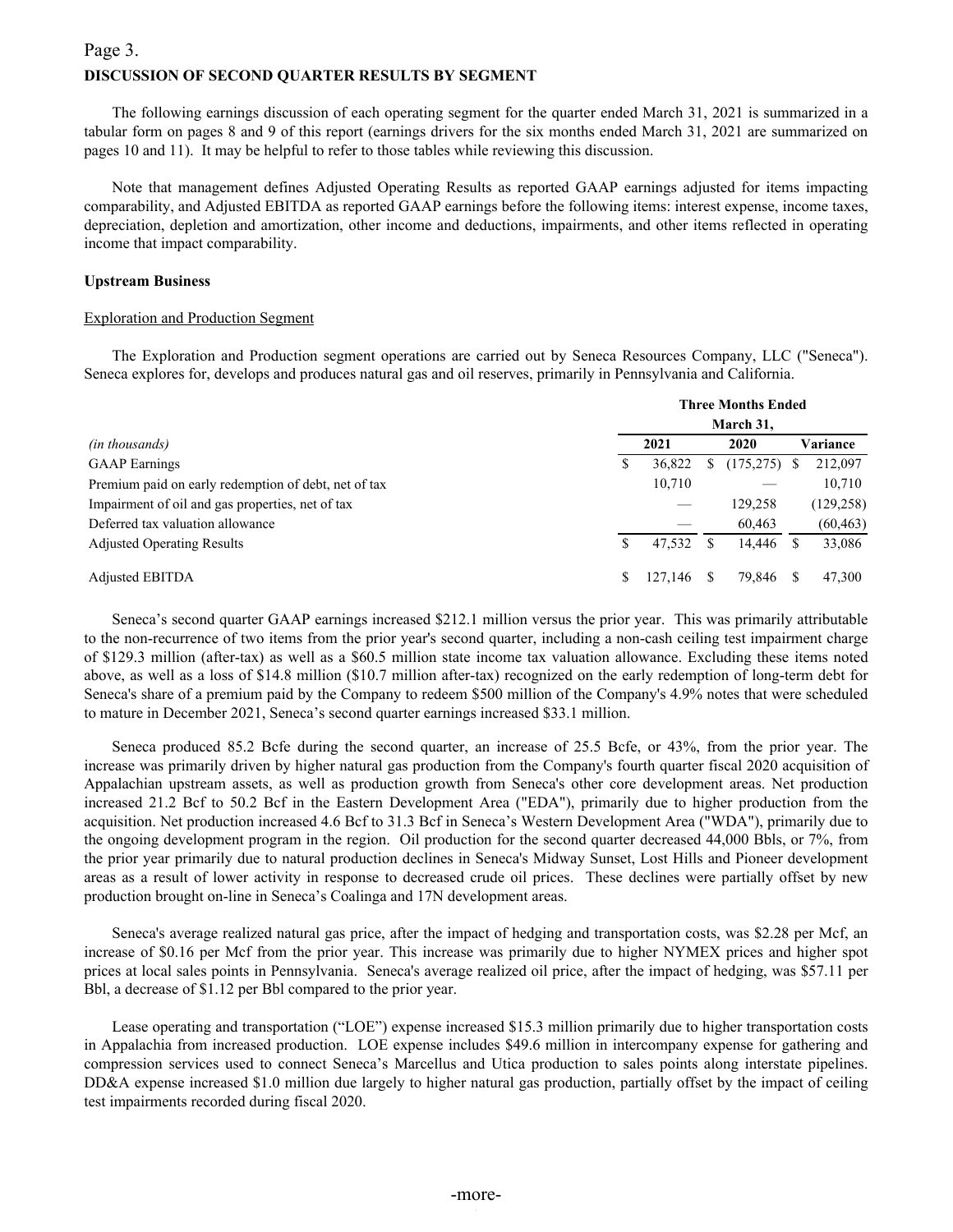### Page 4.

On a unit of production basis, Seneca's combined general and administrative ("G&A"), LOE, other operation and maintenance ("O&M") expense, and Property, Franchise, and Other Taxes decreased \$0.18 per Mcfe, or 14%, during the quarter.

Excluding the premium paid on the early redemption of long-term debt noted above, interest expense increased by \$1.3 million from the prior year, primarily driven by additional long-term borrowings from the Company's long-term debt issuance in June 2020 that was used to fund a portion of the Company's Appalachian acquisition. The increase in Seneca's effective income tax rate was largely driven by an increase to a valuation allowance for deferred tax assets that was initially established in the second quarter of fiscal 2020.

#### **Midstream Businesses**

#### Pipeline and Storage Segment

The Pipeline and Storage segment's operations are carried out by National Fuel Gas Supply Corporation ("Supply Corporation") and Empire Pipeline, Inc. ("Empire"). The Pipeline and Storage segment provides natural gas transportation and storage services to affiliated and non-affiliated companies through an integrated system of pipelines and underground natural gas storage fields in western New York and Pennsylvania.

|                      | <b>Three Months Ended</b> |           |  |             |          |       |  |  |  |  |  |  |
|----------------------|---------------------------|-----------|--|-------------|----------|-------|--|--|--|--|--|--|
|                      |                           |           |  | March 31,   |          |       |  |  |  |  |  |  |
| (in thousands)       |                           |           |  | 2020        | Variance |       |  |  |  |  |  |  |
| <b>GAAP</b> Earnings | <sup>S</sup>              | 24,928 \$ |  | 22.087 \$   |          | 2,841 |  |  |  |  |  |  |
| Adjusted EBITDA      | S.                        | 58,570 \$ |  | $49,102$ \$ |          | 9.468 |  |  |  |  |  |  |

The Pipeline and Storage segment's second quarter GAAP earnings increased \$2.8 million versus the prior year primarily due to higher operating revenues and lower O&M expense, partially offset by higher DD&A expense and higher interest expense. The increase in operating revenues of \$7.5 million, or 9%, was largely due to new demand charges for transportation service from the Company's Empire North expansion project, which was placed in service near the end of the fourth quarter of fiscal 2020, coupled with an increase in Supply Corporation's transportation and storage rates effective February 1, 2020, in accordance with Supply Corporation's rate case settlement. Additionally, the Company recognized increased revenue from a surcharge mechanism for power costs related to electric motor drive compression on the Empire North project, for which offsetting O&M expense was recognized during the quarter. O&M expense decreased \$2.3 million primarily due to a decrease in the reserve for preliminary project costs, which was partially offset by an increase in operating costs, largely the aforementioned Empire power costs. The increase in DD&A expense of \$2.4 million was primarily attributable to incremental depreciation from the Empire North expansion project combined with an increase in Supply Corporation's depreciation rates associated with its rate case settlement. The increase in interest expense of \$3.4 million was primarily driven by additional long-term borrowings from the Company's long-term debt issuance in June 2020.

### Gathering Segment

The Gathering segment's operations are carried out by National Fuel Gas Midstream Company, LLC's limited liability companies. The Gathering segment constructs, owns and operates natural gas gathering pipelines and compression facilities in the Appalachian region, which primarily delivers Seneca's gross Appalachian production to the interstate pipeline system.

|                                                      | <b>Three Months Ended</b> |        |     |         |    |          |  |  |  |  |  |  |  |
|------------------------------------------------------|---------------------------|--------|-----|---------|----|----------|--|--|--|--|--|--|--|
|                                                      | March 31,                 |        |     |         |    |          |  |  |  |  |  |  |  |
| (in thousands)                                       |                           | 2021   |     | 2020    |    | Variance |  |  |  |  |  |  |  |
| <b>GAAP</b> Earnings                                 | S                         | 20,700 | S   | 19,898  | S  | 802      |  |  |  |  |  |  |  |
| Premium paid on early redemption of debt, net of tax |                           | 684    |     |         |    | 684      |  |  |  |  |  |  |  |
| Deferred tax valuation allowance                     |                           |        |     | (3,769) |    | 3,769    |  |  |  |  |  |  |  |
| <b>Adjusted Operating Results</b>                    |                           | 21,384 | S   | 16.129  | S  | 5,255    |  |  |  |  |  |  |  |
| <b>Adjusted EBITDA</b>                               | S                         | 41.424 | \$. | 29.541  | S. | 11.883   |  |  |  |  |  |  |  |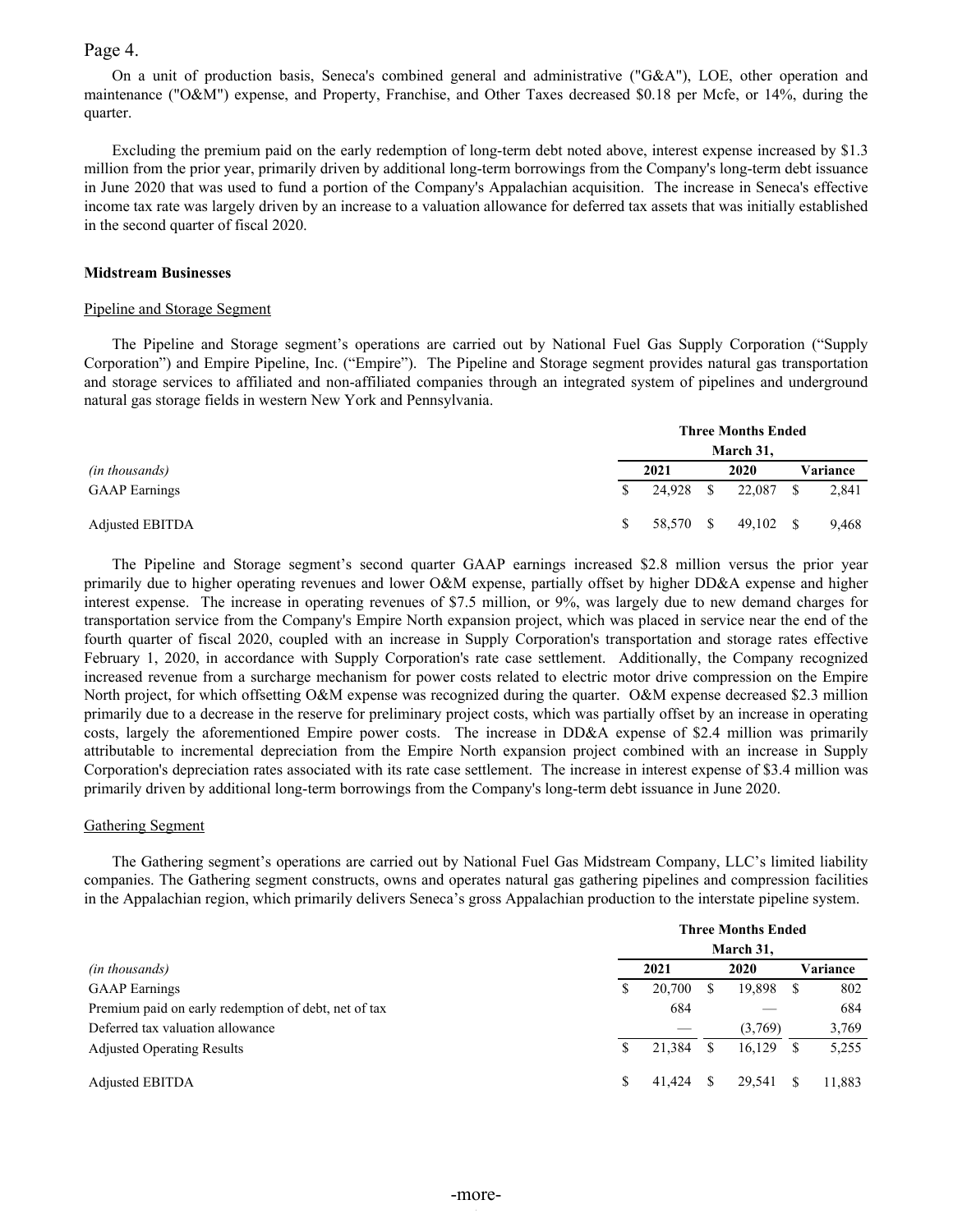### Page 5.

The Gathering segment's second quarter GAAP earnings increased \$0.8 million versus the prior year. Excluding a \$3.8 million income tax benefit that was recorded as an offset to the valuation allowance recognized by the Exploration and Production segment during the prior year second quarter that did not recur in the current quarter, as well as a \$0.7 million after-tax loss recognized on the early redemption of long-term debt for Midstream Company's share of a premium paid by the Company to redeem \$500 million of the Company's 4.9% notes that were scheduled to mature in December 2021, the Gathering segment's earnings increased \$5.3 million.

The Gathering segment's earnings increase was primarily driven by higher operating revenues, which was partially offset by higher DD&A expense, higher O&M expenses and higher interest expense. Operating revenues increased \$15.0 million, or 43%, primarily due to increased gathering throughput resulting from the Company's Appalachian acquisition in the fourth quarter of fiscal 2020 and from new Marcellus and Utica wells that were brought on-line. The increase in DD&A expense of \$2.8 million was primarily attributable to incremental depreciation expense related to the Company's Appalachian acquisition, as well as higher average depreciable plant in service compared to the prior year. Compression leasing expenses, as well as higher facility and personnel costs, all associated with the Appalachian acquisition, were primarily responsible for the \$3.1 million increase in O&M expense. Excluding the premium paid on the early redemption of long-term debt noted above, interest expense increased by \$2.1 million from the prior year, primarily driven by additional long-term borrowings from the Company's long-term debt issuance in June 2020 that was used to fund a portion of the Appalachian acquisition.

### **Downstream Businesses**

### Utility Segment

The Utility segment operations are carried out by National Fuel Gas Distribution Corporation ("Distribution"), which sells or transports natural gas to customers located in western New York and northwestern Pennsylvania.

|                      | <b>Three Months Ended</b> |             |  |                     |  |          |  |  |  |  |  |  |
|----------------------|---------------------------|-------------|--|---------------------|--|----------|--|--|--|--|--|--|
|                      |                           |             |  | March 31,           |  |          |  |  |  |  |  |  |
| (in thousands)       |                           | 2021        |  | 2020                |  | Variance |  |  |  |  |  |  |
| <b>GAAP</b> Earnings | S.                        | $32,044$ \$ |  | 31,499 \$           |  | 545      |  |  |  |  |  |  |
| Adjusted EBITDA      | S.                        |             |  | 73,885 \$ 73,192 \$ |  | 693      |  |  |  |  |  |  |

The Utility segment's second quarter GAAP earnings increased \$0.5 million versus the prior year primarily due to higher customer margins (operating revenues less purchased gas sold), partially offset by higher O&M expense. The increase in customer margin was due primarily to higher revenues earned through the Company's system modernization tracking mechanism in its New York service territory and colder weather in Distribution's Pennsylvania service territory that resulted in an increase in customer usage. These positive items were partially offset by the impact of adjustments recorded in the prior year for certain regulatory revenue and cost recovery mechanisms that did not occur in the current year. Weather in Distribution's Pennsylvania service territory was 8% colder on average than last year. The impact of weather variations on earnings in Distribution's New York service territory is largely mitigated by that jurisdiction's weather normalization clause. The \$1.8 million increase in O&M expense was primarily attributable to incremental expense recorded to increase the allowance for uncollectible accounts due to the potential for higher customer non-payment resulting from the current economic backdrop brought on by COVID-19, as well as higher personnel costs.

### Corporate and All Other

The Company's operations that are included in Corporate and All Other generated a combined net loss of \$2.1 million in the current year second quarter, which was \$2.2 million lower than the combined loss of \$4.3 million in the prior-year second quarter. The reduction in net loss was primarily driven by unrealized gains on investment securities recognized in the current quarter compared to unrealized losses on investment securities in the prior year second quarter.

### **EARNINGS TELECONFERENCE**

The Company will host a conference call on Friday, May 7, 2021, at 11 a.m. Eastern Time to discuss this announcement. Pre-registration is required to access the teleconference by phone in a listen-only mode by following this link: [http://](http://www.directeventreg.com/registration/event/2524688) [www.directeventreg.com/registration/event/2524688.](http://www.directeventreg.com/registration/event/2524688) To access the webcast, visit the Events Calendar under the News & Events page on the NFG Investor Relations website at [investor.nationalfuelgas.com.](https://investor.nationalfuelgas.com/news-and-events/events-calendar/default.aspx) A replay of the conference call will be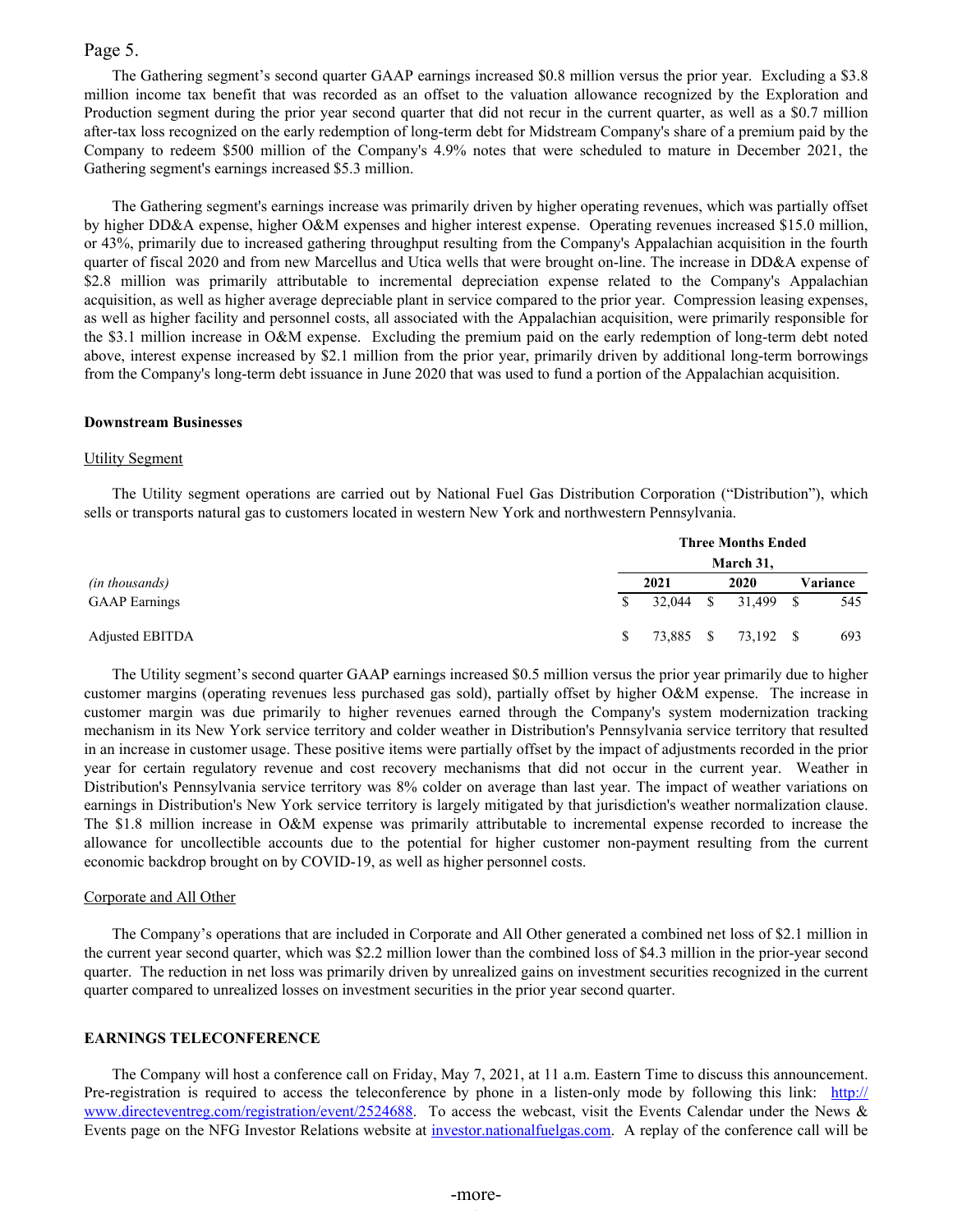## Page 6.

available approximately two hours following the teleconference at the same website link and by phone (toll-free) at 800-585-8367 using conference ID number "2524688". Both the webcast and conference call replay will be available until the close of business on Friday, May 14, 2021.

National Fuel is an integrated energy company reporting financial results for four operating segments: Exploration and Production, Pipeline and Storage, Gathering, and Utility. Additional information about National Fuel is available at www.nationalfuelgas.com.

| <b>Analyst Contact:</b> | <b>Kenneth E. Webster</b> | 716-857-7067 |
|-------------------------|---------------------------|--------------|
| <b>Media Contact:</b>   | Karen L. Merkel           | 716-857-7654 |

Certain statements contained herein, including statements identified by the use of the words "anticipates," "estimates," "expects," "forecasts," "intends," "plans," "predicts," "projects," "believes," "seeks," "will," "may" and similar expressions, and statements which are other than statements of historical facts, are "forward-looking statements" as defined by the Private Securities Litigation Reform Act of 1995. Forward-looking statements involve risks and uncertainties, which could cause actual results or outcomes to differ materially from those expressed in the forward-looking statements. The Company's expectations, beliefs and projections contained herein are expressed in good faith and are believed to have a reasonable basis, but there can be no assurance that such expectations, beliefs or projections will result or be achieved or accomplished. In addition to other factors, the following are important factors that could cause actual results to differ materially from those discussed in the forward-looking statements: the length and severity of the recent COVID-19 pandemic, including its impacts across our businesses on demand, operations, global supply chains and liquidity; changes in economic conditions, including global, national or regional recessions, and their effect on the demand for, and customers' ability to pay for, the Company's products and services; changes in the price of natural gas or oil; impairments under the SEC's full cost ceiling test for natural gas and oil reserves; the creditworthiness or performance of the Company's key suppliers, customers and counterparties; financial and economic conditions, including the availability of credit, and occurrences affecting the Company's ability to obtain financing on acceptable terms for working capital, capital expenditures and other investments, including any downgrades in the Company's credit ratings and changes in interest rates and other capital market conditions; changes in laws, regulations or judicial interpretations to which the Company is subject, including those involving derivatives, taxes, safety, employment, climate change, other environmental matters, real property, and exploration and production activities such as hydraulic fracturing; the Company's ability to estimate accurately the time and resources necessary to meet emissions targets; disallowance by applicable regulatory bodies of appropriate rate recovery for system modernization; moves to reduce or eliminate reliance on natural gas; delays or changes in costs or plans with respect to Company projects or related projects of other companies, including disruptions due to the COVID-19 pandemic, as well as difficulties or delays in obtaining necessary governmental approvals, permits or orders or in obtaining the cooperation of interconnecting facility operators; the Company's ability to complete planned strategic transactions; the Company's ability to successfully integrate acquired assets and achieve expected cost synergies; governmental/regulatory actions, initiatives and proceedings, including those involving rate cases (which address, among other things, target rates of return, rate design and retained natural gas), environmental/safety requirements, affiliate relationships, industry structure, and franchise renewal; changes in price differentials between similar quantities of natural gas or oil sold at different geographic locations, and the effect of such changes on commodity production, revenues and demand for pipeline transportation capacity to or from such locations; the impact of information technology disruptions, cybersecurity or data security breaches; factors affecting the Company's ability to successfully identify, drill for and produce economically viable natural gas and oil reserves, including among others geology, lease availability, title disputes, weather conditions, shortages, delays or unavailability of equipment and services required in drilling operations, insufficient gathering, processing and transportation capacity, the need to obtain governmental approvals and permits, and compliance with environmental laws and regulations; increasing health care costs and the resulting effect on health insurance premiums and on the obligation to provide other post-retirement benefits; other changes in price differentials between similar quantities of natural gas or oil having different quality, heating value, hydrocarbon mix or delivery date; the cost and effects of legal and administrative claims against the Company or activist shareholder campaigns to effect changes at the Company; uncertainty of oil and gas reserve estimates; significant differences between the Company's projected and actual production levels for natural gas or oil; changes in demographic patterns and weather conditions; changes in the availability, price or accounting treatment of derivative financial instruments; changes in laws, actuarial assumptions, the interest rate environment and the return on plan/trust assets related to the Company's pension and other post-retirement benefits, which can affect future funding obligations and costs and plan liabilities; economic disruptions or uninsured losses resulting from major accidents, fires, severe weather, natural disasters, terrorist activities or acts of war; significant differences between the Company's projected and actual capital expenditures and operating expenses; or increasing costs of insurance, changes in coverage and the ability to obtain insurance. The Company disclaims any obligation to update any forward-looking statements to reflect events or circumstances after the date thereof.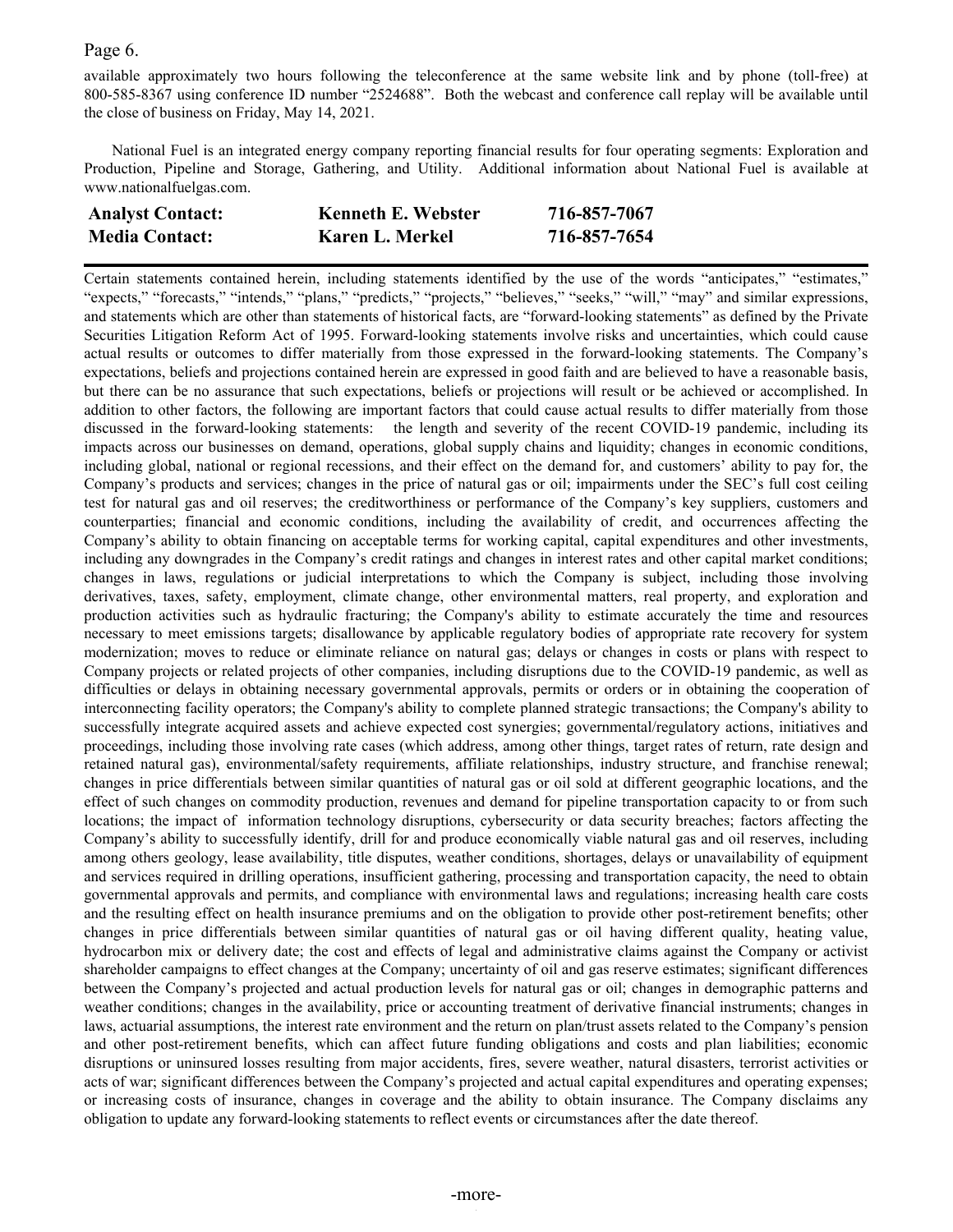## **GUIDANCE SUMMARY**

As discussed on page 2, the Company is revising its earnings guidance for fiscal 2021. Additional details on the Company's forecast assumptions and business segment guidance are outlined in the table below.

The revised earnings guidance range does not include the impact of certain items that impacted the comparability of earnings during the six months ended March 31, 2021, including: (1) the after-tax impairment of oil and gas properties, which reduced earnings by \$0.60 per share; (2) the after-tax gain on sale of timber properties, which increased earnings by \$0.40 per share; and (3) the after-tax premium paid on early redemption of debt, which reduced earnings by \$0.12 per share. While the Company expects to record certain adjustments to unrealized gain or loss on investments during the six months ending September 30, 2021, the amounts of these and other potential adjustments are not reasonably determinable at this time. As such, the Company is unable to provide earnings guidance other than on a non-GAAP basis.

|                                                                                    | <b>Updated FY 2021 Guidance</b> | Previous FY 2021 Guidance |
|------------------------------------------------------------------------------------|---------------------------------|---------------------------|
| <b>Consolidated Earnings per Share, excluding items</b><br>impacting comparability | \$3.85 to \$4.05                | \$3.65 to \$3.95          |
| <b>Consolidated Effective Tax Rate</b>                                             | ~26%                            | ~26%                      |
| <b>Capital Expenditures (Millions)</b>                                             |                                 |                           |
| <b>Exploration and Production</b>                                                  | $$350 - $390$                   | $$350 - $390$             |
| Pipeline and Storage                                                               | $$250 - $300$                   | $$250 - $300$             |
| Gathering                                                                          | $$30 - $40$                     | $$30 - $40$               |
| Utility                                                                            | $$90 - $100$                    | $$90 - $100$              |
| <b>Consolidated Capital Expenditures</b>                                           | \$720 - \$830                   | \$720 - \$830             |
| <b>Exploration &amp; Production Segment Guidance*</b>                              |                                 |                           |
| <b>Commodity Price Assumptions</b>                                                 |                                 |                           |
| NYMEX natural gas price                                                            | \$2.75 / MMBtu                  | \$2.75 / MMBtu            |
| Appalachian basin spot price                                                       | \$1.90 / MMBtu                  | \$2.05 / MMBtu            |
| NYMEX (WTI) crude oil price                                                        | \$60.00 / Bbl                   | \$52.50 /Bbl              |
| California oil price premium (% of WTI)                                            | 96%                             | 96%                       |
| <b>Production (Bcfe)</b>                                                           |                                 |                           |
| East Division - Appalachia                                                         | 300 to 315                      | 295 to 320                |
| West Division - California                                                         | $\sim$ 15                       | $\sim$ 15                 |
| <b>Total Production</b>                                                            | 315 to 330                      | 310 to 335                |
| <b>E&amp;P Operating Costs (\$/Mcfe)</b>                                           |                                 |                           |
| <b>LOE</b>                                                                         | $$0.82 - $0.84$                 | $$0.83 - $0.85$           |
| G&A                                                                                | $$0.20 - $0.22$                 | $$0.20 - $0.22$           |
| DD&A                                                                               | $$0.57 - $0.60$                 | $$0.58 - $0.62$           |
| <b>Other Business Segment Guidance (Millions)</b>                                  |                                 |                           |
| <b>Gathering Segment Revenues</b>                                                  | $$185 - $200$                   | $$185 - $200$             |
| Pipeline and Storage Segment Revenues                                              | $$335 - $345$                   | $$330 - $340$             |

\* Commodity price assumptions are for the remaining 6 months of the fiscal year.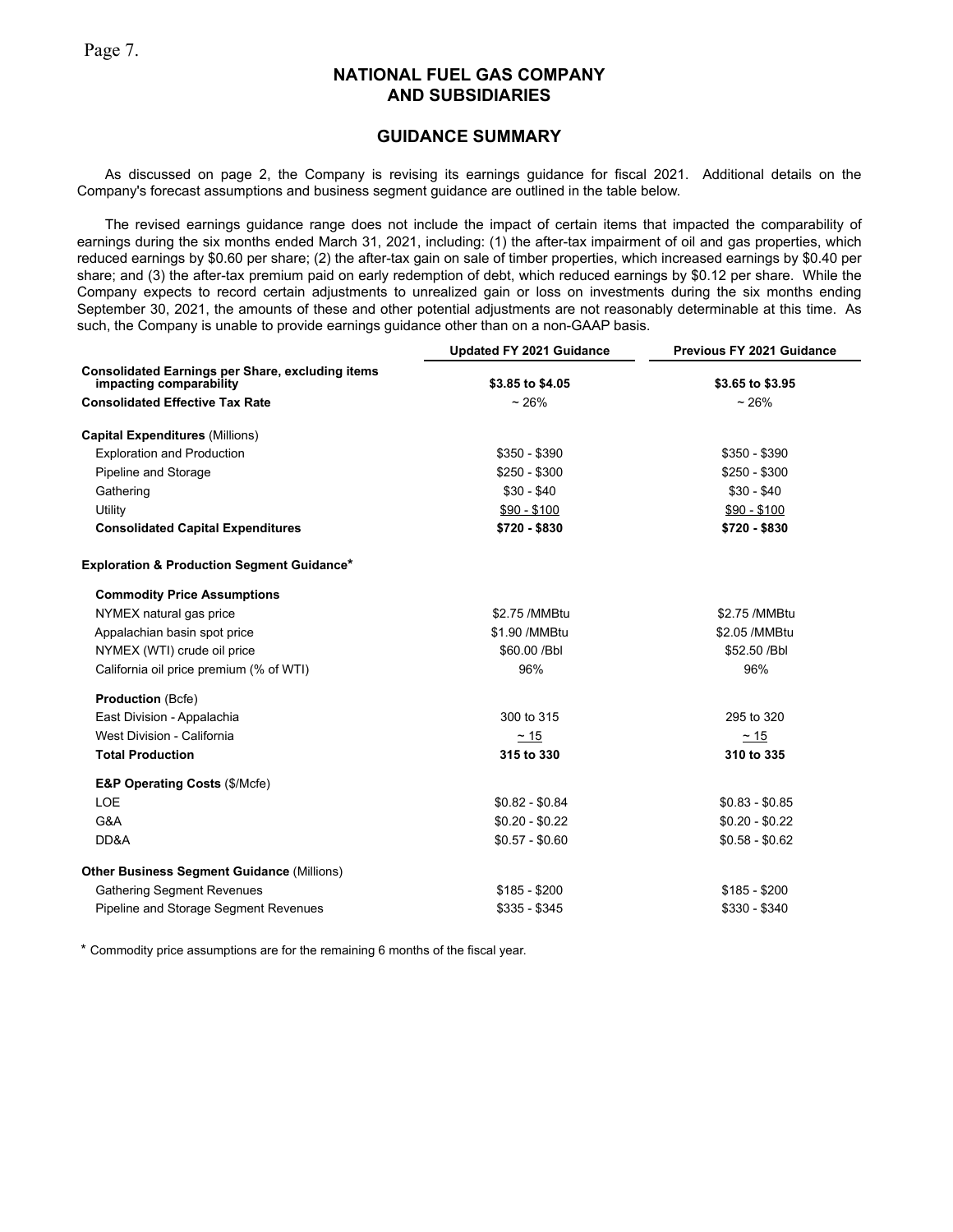#### **NATIONAL FUEL GAS COMPANY RECONCILIATION OF CURRENT AND PRIOR YEAR GAAP EARNINGS QUARTER ENDED MARCH 31, 2021 (Unaudited)**

|                                                            | Upstream                    |                       | Midstream | Downstream   |                          |                  |
|------------------------------------------------------------|-----------------------------|-----------------------|-----------|--------------|--------------------------|------------------|
| (Thousands of Dollars)                                     | Exploration &<br>Production | Pipeline &<br>Storage | Gathering | Utility      | Corporate /<br>All Other | Consolidated*    |
| Second quarter 2020 GAAP earnings                          | \$<br>(175, 275)            | 22,087<br>\$          | \$19,898  | \$<br>31,499 | \$<br>(4,277)            | \$<br>(106, 068) |
| Items impacting comparability:                             |                             |                       |           |              |                          |                  |
| Impairment of oil and gas properties                       | 177,761                     |                       |           |              |                          | 177,761          |
| Tax impact of impairment of oil and gas properties         | (48, 503)                   |                       |           |              |                          | (48, 503)        |
| Deferred tax valuation allowance                           | 60,463                      |                       | (3,769)   |              | 76                       | 56,770           |
| Unrealized (gain) loss on other investments                |                             |                       |           |              | 5,414                    | 5,414            |
| Tax impact of unrealized (gain) loss on other investments  |                             |                       |           |              | (1, 137)                 | (1, 137)         |
| Second quarter 2020 adjusted operating results             | 14,446                      | 22,087                | 16,129    | 31,499       | 76                       | 84,237           |
| Drivers of adjusted operating results**                    |                             |                       |           |              |                          |                  |
| <b>Upstream Revenues</b>                                   |                             |                       |           |              |                          |                  |
| Higher (lower) natural gas production                      | 43,199                      |                       |           |              |                          | 43,199           |
| Higher (lower) crude oil production                        | (2,058)                     |                       |           |              |                          | (2,058)          |
| Higher (lower) realized natural gas prices, after hedging  | 10,040                      |                       |           |              |                          | 10,040           |
| Higher (lower) realized crude oil prices, after hedging    | (498)                       |                       |           |              |                          | (498)            |
| <b>Midstream and All Other Revenues</b>                    |                             |                       |           |              |                          |                  |
| Higher (lower) operating revenues                          |                             | 5,893                 | 11,846    |              | (670)                    | 17,069           |
| Downstream Margins***                                      |                             |                       |           |              |                          |                  |
| Impact of usage and weather                                |                             |                       |           | 1,484        |                          | 1,484            |
| System modernization tracker revenues                      |                             |                       |           | 1,562        |                          | 1,562            |
| Regulatory revenue adjustments                             |                             |                       |           | (1,226)      |                          | (1,226)          |
| Higher (lower) energy marketing margins                    |                             |                       |           |              | (2,328)                  | (2,328)          |
| <b>Operating Expenses</b>                                  |                             |                       |           |              |                          |                  |
| Lower (higher) lease operating and transportation expenses | (12,070)                    |                       |           |              |                          | (12,070)         |
| Lower (higher) operating expenses                          | (711)                       | 1,814                 | (2, 473)  | (1, 357)     | 1,352                    | (1, 375)         |
| Lower (higher) property, franchise and other taxes         | (907)                       |                       |           |              |                          | (907)            |
| Lower (higher) depreciation / depletion                    | (792)                       | (1,875)               | (2, 225)  |              |                          | (4,892)          |
| Other Income (Expense)                                     |                             |                       |           |              |                          |                  |
| (Higher) lower other deductions                            |                             | (377)                 |           |              | 359                      | (18)             |
| (Higher) lower interest expense                            | (1,017)                     | (2,686)               | (1,629)   |              | (720)                    | (6,052)          |
| <b>Income Taxes</b>                                        |                             |                       |           |              |                          |                  |
| Lower (higher) income tax expense / effective tax rate     | (2, 447)                    | 157                   | (217)     | 191          | (1,074)                  | (3,390)          |
| All other / rounding                                       | 347                         | (85)                  | (47)      | (109)        | 277                      | 383              |
| Second quarter 2021 adjusted operating results             | 47,532                      | 24,928                | 21,384    | 32,044       | (2, 728)                 | 123,160          |
| Items impacting comparability:                             |                             |                       |           |              |                          |                  |
| Premium paid on early redemption of debt                   | (14, 772)                   |                       | (943)     |              |                          | (15, 715)        |
| Tax impact of premium paid on early redemption of debt     | 4,062                       |                       | 259       |              |                          | 4,321            |
| Unrealized gain (loss) on other investments                |                             |                       |           |              | 848                      | 848              |
| Tax impact of unrealized gain (loss) on other investments  |                             |                       |           |              | (178)                    | (178)            |
| Second quarter 2021 GAAP earnings                          | 36,822                      | \$<br>24,928          | \$ 20,700 | \$<br>32,044 | \$<br>(2,058)            | \$<br>112,436    |

\* Amounts do not reflect intercompany eliminations.

\*\* Drivers of operating results have been calculated using the 21% federal statutory rate.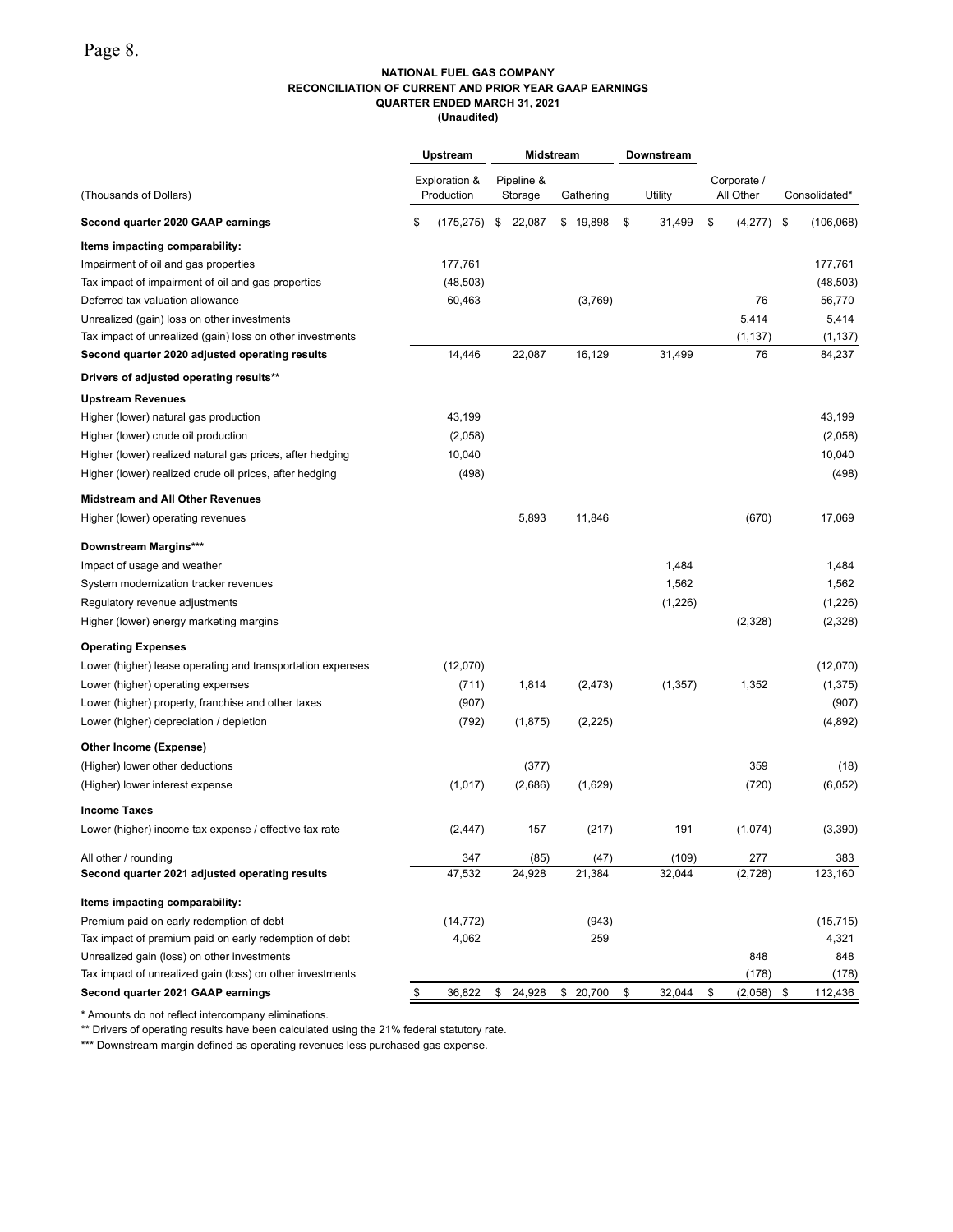### **NATIONAL FUEL GAS COMPANY RECONCILIATION OF CURRENT AND PRIOR YEAR GAAP EARNINGS PER SHARE QUARTER ENDED MARCH 31, 2021**

**(Unaudited)**

|                                                            | Upstream<br>Exploration &<br>Production |        | Midstream |                       |           |        | Downstream |                          |             |               |
|------------------------------------------------------------|-----------------------------------------|--------|-----------|-----------------------|-----------|--------|------------|--------------------------|-------------|---------------|
|                                                            |                                         |        |           | Pipeline &<br>Storage | Gathering |        | Utility    | Corporate /<br>All Other |             | Consolidated* |
| Second quarter 2020 GAAP earnings per share                | \$                                      | (2.03) | \$        | 0.26                  | \$        | 0.23   | \$<br>0.36 | \$                       | $(0.05)$ \$ | (1.23)        |
| Items impacting comparability:                             |                                         |        |           |                       |           |        |            |                          |             |               |
| Impairment of oil and gas properties, net of tax           |                                         | 1.49   |           |                       |           |        |            |                          |             | 1.49          |
| Deferred tax valuation allowance                           |                                         | 0.70   |           |                       |           | (0.04) |            |                          |             | 0.66          |
| Unrealized (gain) loss on other investments, net of tax    |                                         |        |           |                       |           |        |            |                          | 0.05        | 0.05          |
| Earnings per share impact of diluted shares                |                                         | 0.01   |           | (0.01)                |           |        |            |                          |             |               |
| Second quarter 2020 adjusted operating results per share   |                                         | 0.17   |           | 0.25                  |           | 0.19   | 0.36       |                          |             | 0.97          |
| Drivers of adjusted operating results**                    |                                         |        |           |                       |           |        |            |                          |             |               |
| <b>Upstream Revenues</b>                                   |                                         |        |           |                       |           |        |            |                          |             |               |
| Higher (lower) natural gas production                      |                                         | 0.47   |           |                       |           |        |            |                          |             | 0.47          |
| Higher (lower) crude oil production                        |                                         | (0.02) |           |                       |           |        |            |                          |             | (0.02)        |
| Higher (lower) realized natural gas prices, after hedging  |                                         | 0.11   |           |                       |           |        |            |                          |             | 0.11          |
| Higher (lower) realized crude oil prices, after hedging    |                                         | (0.01) |           |                       |           |        |            |                          |             | (0.01)        |
| <b>Midstream and All Other Revenues</b>                    |                                         |        |           |                       |           |        |            |                          |             |               |
| Higher (lower) operating revenues                          |                                         |        |           | 0.06                  |           | 0.13   |            |                          | (0.01)      | 0.18          |
| Downstream Margins***                                      |                                         |        |           |                       |           |        |            |                          |             |               |
| Impact of usage and weather                                |                                         |        |           |                       |           |        | 0.02       |                          |             | 0.02          |
| System modernization tracker revenues                      |                                         |        |           |                       |           |        | 0.02       |                          |             | 0.02          |
| Regulatory revenue adjustments                             |                                         |        |           |                       |           |        | (0.01)     |                          |             | (0.01)        |
| Higher (lower) energy marketing margins                    |                                         |        |           |                       |           |        |            |                          | (0.03)      | (0.03)        |
| <b>Operating Expenses</b>                                  |                                         |        |           |                       |           |        |            |                          |             |               |
| Lower (higher) lease operating and transportation expenses |                                         | (0.13) |           |                       |           |        |            |                          |             | (0.13)        |
| Lower (higher) operating expenses                          |                                         | (0.01) |           | 0.02                  |           | (0.03) | (0.01)     |                          | 0.01        | (0.02)        |
| Lower (higher) property, franchise and other taxes         |                                         | (0.01) |           |                       |           |        |            |                          |             | (0.01)        |
| Lower (higher) depreciation / depletion                    |                                         | (0.01) |           | (0.02)                |           | (0.02) |            |                          |             | (0.05)        |
| Other Income (Expense)                                     |                                         |        |           |                       |           |        |            |                          |             |               |
| (Higher) lower other deductions                            |                                         |        |           |                       |           |        |            |                          |             |               |
| (Higher) lower interest expense                            |                                         | (0.01) |           | (0.03)                |           | (0.02) |            |                          | (0.01)      | (0.07)        |
| <b>Income Taxes</b>                                        |                                         |        |           |                       |           |        |            |                          |             |               |
| Lower (higher) income tax expense / effective tax rate     |                                         | (0.03) |           |                       |           |        |            |                          | (0.01)      | (0.04)        |
| Impact of additional shares                                |                                         | (0.01) |           | (0.01)                |           | (0.01) | (0.02)     |                          |             | (0.05)        |
| All other / rounding                                       |                                         | 0.01   |           |                       |           | (0.01) | (0.01)     |                          | 0.02        | 0.01          |
| Second quarter 2021 adjusted operating results per share   |                                         | 0.52   |           | 0.27                  |           | 0.23   | 0.35       |                          | (0.03)      | 1.34          |
| Items impacting comparability:                             |                                         |        |           |                       |           |        |            |                          |             |               |
| Premium paid on early redemption of debt, net of tax       |                                         | (0.12) |           |                       |           |        |            |                          |             | (0.12)        |
| Unrealized gain (loss) on other investments, net of tax    |                                         |        |           |                       |           |        |            |                          | 0.01        | 0.01          |
| Second quarter 2021 GAAP earnings per share                | \$                                      | 0.40   | \$        | 0.27                  | \$        | 0.23   | \$<br>0.35 | \$                       | (0.02)      | \$<br>1.23    |

\* Amounts do not reflect intercompany eliminations.

\*\* Drivers of operating results have been calculated using the 21% federal statutory rate.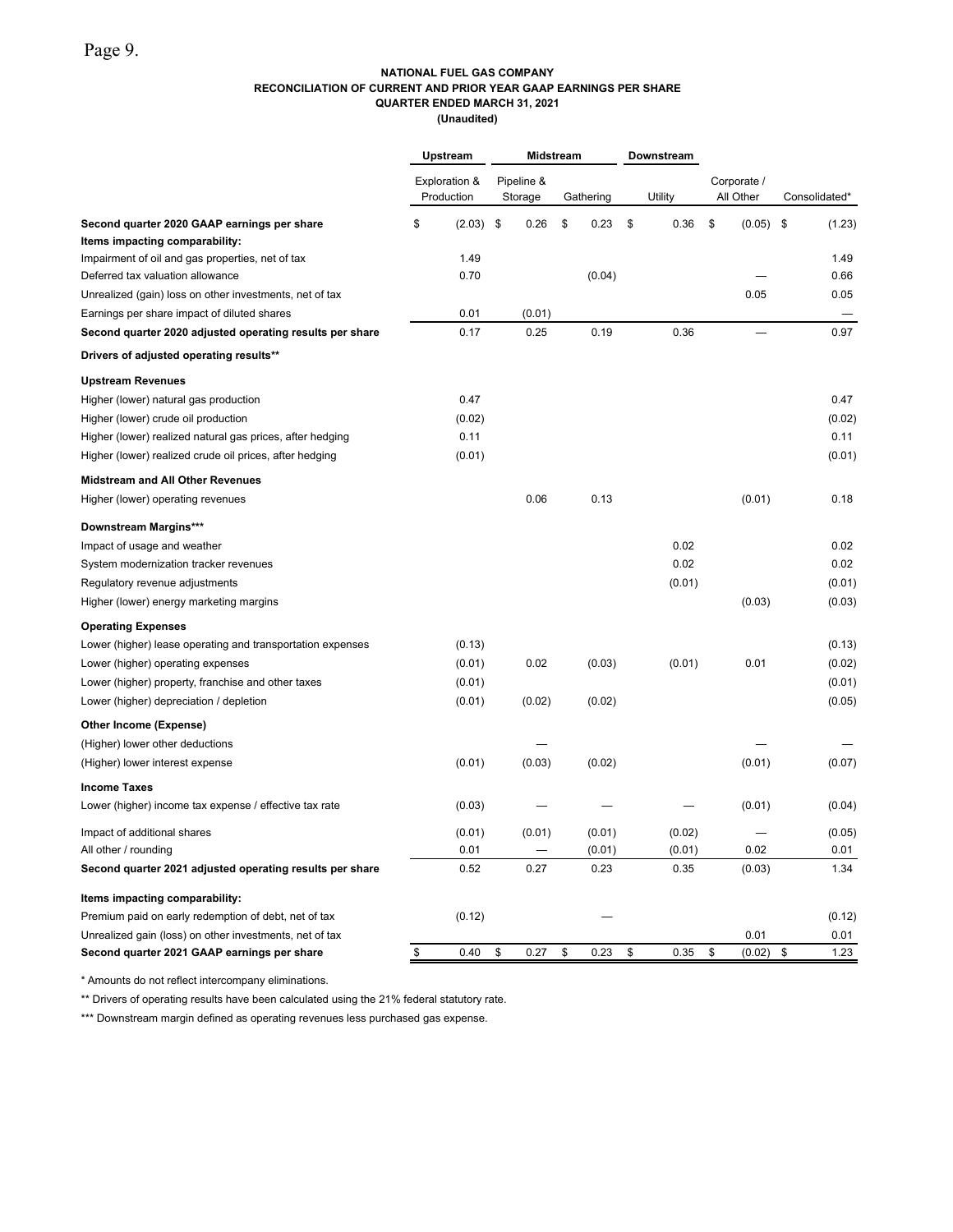## **NATIONAL FUEL GAS COMPANY RECONCILIATION OF CURRENT AND PRIOR YEAR GAAP EARNINGS SIX MONTHS ENDED MARCH 31, 2021**

**(Unaudited)**

|                                                                                         | Upstream         | Midstream    |           | Downstream   |                |                  |
|-----------------------------------------------------------------------------------------|------------------|--------------|-----------|--------------|----------------|------------------|
|                                                                                         | Exploration &    | Pipeline &   |           |              | Corporate /    |                  |
| (Thousands of Dollars)                                                                  | Production       | Storage      | Gathering | Utility      | All Other      | Consolidated*    |
| Six months ended March 31, 2020 GAAP earnings                                           | \$<br>(151, 299) | \$<br>40,192 | \$ 35,842 | \$<br>58,082 | \$<br>(2, 294) | \$<br>(19, 477)  |
| Items impacting comparability:                                                          |                  |              |           |              |                |                  |
| Impairment of oil and gas properties                                                    | 177,761          |              |           |              |                | 177,761          |
| Tax impact of impairment of oil and gas properties                                      | (48, 503)        |              |           |              |                | (48, 503)        |
| Deferred tax valuation allowance                                                        | 60,463           |              | (3,769)   |              | 76             | 56,770           |
| Unrealized (gain) loss on other investments                                             |                  |              |           |              | 6,433          | 6,433            |
| Tax impact of unrealized (gain) loss on other investments                               |                  |              |           |              | (1, 351)       | (1, 351)         |
| Six months ended March 31, 2020 adjusted operating results                              | 38,422           | 40,192       | 32,073    | 58,082       | 2,864          | 171,633          |
| Drivers of adjusted operating results**                                                 |                  |              |           |              |                |                  |
| <b>Upstream Revenues</b>                                                                |                  |              |           |              |                |                  |
| Higher (lower) natural gas production                                                   | 82,667           |              |           |              |                | 82,667           |
| Higher (lower) crude oil production                                                     | (3,955)          |              |           |              |                | (3,955)          |
| Higher (lower) realized natural gas prices, after hedging                               | (1, 564)         |              |           |              |                | (1, 564)         |
| Higher (lower) realized crude oil prices, after hedging                                 | (6, 277)         |              |           |              |                | (6, 277)         |
| <b>Midstream and All Other Revenues</b>                                                 |                  |              |           |              |                |                  |
| Higher (lower) operating revenues                                                       |                  | 18,173       | 21,500    |              | (1, 123)       | 38,550           |
| Downstream Margins***                                                                   |                  |              |           |              |                |                  |
| Impact of usage and weather                                                             |                  |              |           | 321          |                | 321              |
| System modernization tracker revenues                                                   |                  |              |           | 2,481        |                | 2,481            |
| Regulatory revenue adjustments                                                          |                  |              |           | (1,018)      |                | (1,018)          |
| Higher (lower) energy marketing margins                                                 |                  |              |           |              | (4,668)        | (4,668)          |
| <b>Operating Expenses</b>                                                               |                  |              |           |              |                |                  |
| Lower (higher) lease operating and transportation expenses                              | (23, 745)        |              |           |              |                | (23, 745)        |
| Lower (higher) operating expenses                                                       | (2, 519)         | 1,623        | (3,943)   | (3, 313)     | 2,129          | (6,023)          |
| Lower (higher) property, franchise and other taxes                                      | (706)            |              |           |              |                | (706)            |
| Lower (higher) depreciation / depletion                                                 | (1,728)          | (4, 927)     | (4, 411)  | (729)        |                | (11, 795)        |
| Other Income (Expense)                                                                  |                  |              |           |              |                |                  |
| (Higher) lower other deductions                                                         |                  | (888)        |           |              | 1,572          | 684              |
| (Higher) lower interest expense                                                         | (2, 149)         | (5, 545)     | (3, 123)  |              | (1,067)        | (11, 884)        |
| <b>Income Taxes</b>                                                                     |                  |              |           |              |                |                  |
| Lower (higher) income tax expense / effective tax rate                                  | (5,609)          | 457          | (235)     | (1, 167)     | 1,233          | (5,321)          |
| All other / rounding                                                                    | 244              | 27           | 73        | 424          | (13)           | 755              |
| Six months ended March 31, 2021 adjusted operating results                              | 73,081           | 49,112       | 41,934    | 55,081       | 927            | 220,135          |
| Items impacting comparability:                                                          |                  |              |           |              |                |                  |
| Impairment of oil and gas properties                                                    | (76, 152)        |              |           |              |                | (76, 152)        |
| Tax impact of impairment of oil and gas properties<br>Gain on sale of timber properties | 20,980           |              |           |              | 51,066         | 20,980<br>51,066 |
| Tax impact of gain on sale of timber properties                                         |                  |              |           |              | (14,069)       | (14,069)         |
| Premium paid on early redemption of debt                                                | (14, 772)        |              | (943)     |              |                | (15, 715)        |
| Tax impact of premium paid on early redemption of debt                                  | 4,062            |              | 259       |              |                | 4,321            |
| Unrealized gain (loss) on other investments                                             |                  |              |           |              | (450)          | (450)            |
| Tax impact of unrealized gain (loss) on other investments                               |                  |              |           |              | 94             | 94               |
| Six months ended March 31, 2021 GAAP earnings                                           | \$<br>7,199      | \$<br>49,112 | \$41,250  | \$<br>55,081 | \$<br>37,568   | \$<br>190,210    |

\* Amounts do not reflect intercompany eliminations.

\*\* Operating results have been calculated using the 21% federal statutory rate.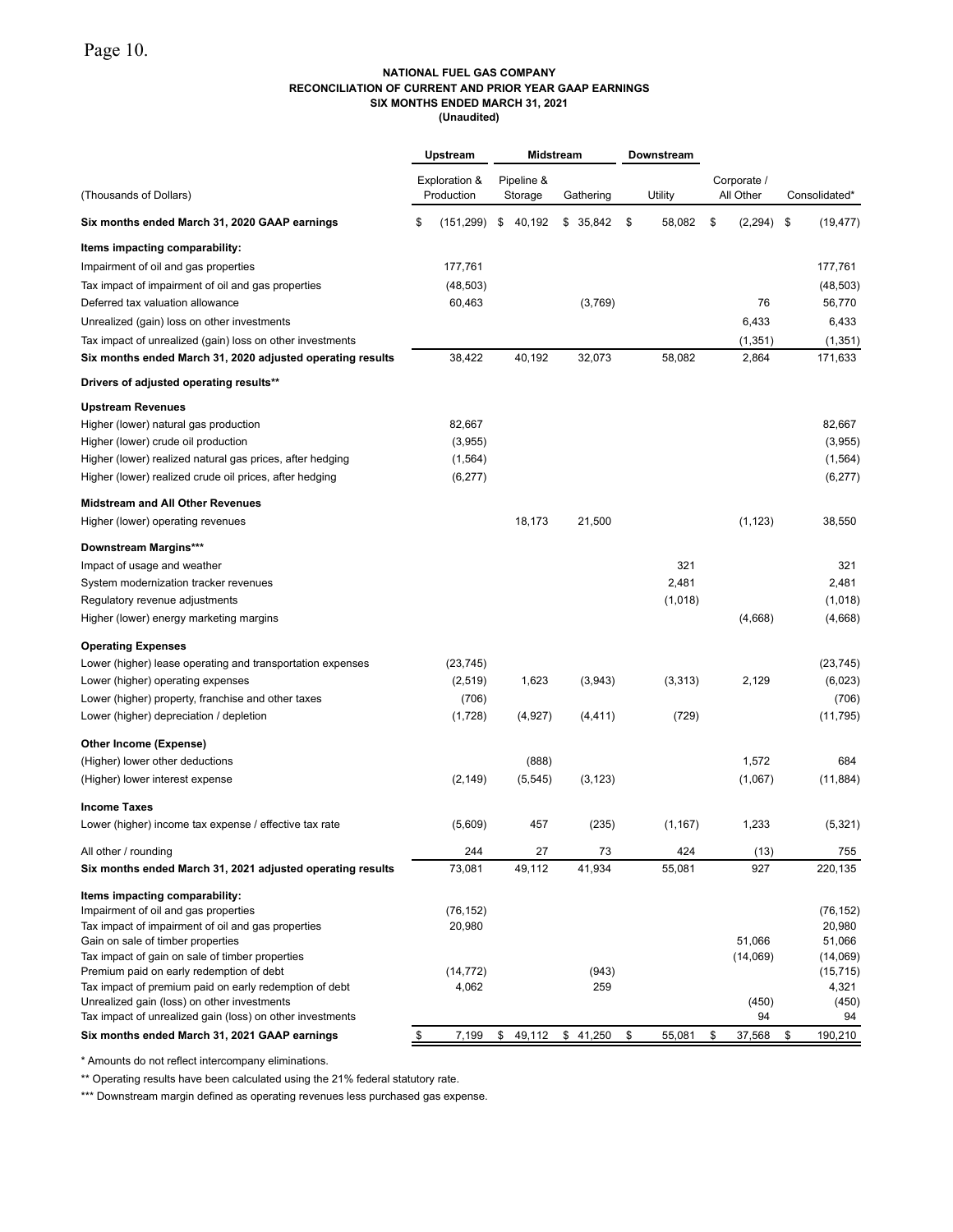### **NATIONAL FUEL GAS COMPANY RECONCILIATION OF CURRENT AND PRIOR YEAR GAAP EARNINGS PER SHARE SIX MONTHS ENDED MARCH 31, 2021**

**(Unaudited)**

|                                                                                               | Upstream                    |                  | <b>Midstream</b>      |            | Downstream |                          |                  |
|-----------------------------------------------------------------------------------------------|-----------------------------|------------------|-----------------------|------------|------------|--------------------------|------------------|
|                                                                                               | Exploration &<br>Production |                  | Pipeline &<br>Storage | Gathering  | Utility    | Corporate /<br>All Other | Consolidated*    |
| Six months ended March 31, 2020 GAAP earnings per share<br>Items impacting comparability:     | \$                          | (1.75)           | \$<br>0.46            | \$<br>0.42 | \$<br>0.67 | \$<br>(0.03)             | \$<br>(0.23)     |
| Impairment of oil and gas properties, net of tax                                              |                             | 1.49             |                       |            |            |                          | 1.49             |
| Deferred tax valuation allowance                                                              |                             | 0.70             |                       | (0.04)     |            |                          | 0.66             |
| Unrealized (gain) loss on other investments, net of tax                                       |                             |                  |                       |            |            | 0.06                     | 0.06             |
| Earnings per share impact of diluted shares                                                   |                             |                  |                       | (0.01)     |            | 0.01                     |                  |
| Six months ended March 31, 2020 adjusted operating results<br>per share                       |                             | 0.44             | 0.46                  | 0.37       | 0.67       | 0.04                     | 1.98             |
| Drivers of adjusted operating results**                                                       |                             |                  |                       |            |            |                          |                  |
| <b>Upstream Revenues</b>                                                                      |                             |                  |                       |            |            |                          |                  |
| Higher (lower) natural gas production                                                         |                             | 0.90             |                       |            |            |                          | 0.90             |
| Higher (lower) crude oil production                                                           |                             | (0.04)           |                       |            |            |                          | (0.04)           |
| Higher (lower) realized natural gas prices, after hedging                                     |                             | (0.02)           |                       |            |            |                          | (0.02)           |
| Higher (lower) realized crude oil prices, after hedging                                       |                             | (0.07)           |                       |            |            |                          | (0.07)           |
| <b>Midstream and All Other Revenues</b>                                                       |                             |                  |                       |            |            |                          |                  |
| Higher (lower) operating revenues                                                             |                             |                  | 0.20                  | 0.23       |            | (0.01)                   | 0.42             |
| Downstream Margins***                                                                         |                             |                  |                       |            |            |                          |                  |
| Impact of usage and weather                                                                   |                             |                  |                       |            |            |                          |                  |
| System modernization tracker revenues                                                         |                             |                  |                       |            | 0.03       |                          | 0.03             |
| Regulatory revenue adjustments                                                                |                             |                  |                       |            | (0.01)     |                          | (0.01)           |
| Higher (lower) energy marketing margins                                                       |                             |                  |                       |            |            | (0.05)                   | (0.05)           |
| <b>Operating Expenses</b>                                                                     |                             |                  |                       |            |            |                          |                  |
| Lower (higher) lease operating and transportation expenses                                    |                             | (0.26)           |                       |            |            |                          | (0.26)           |
| Lower (higher) operating expenses                                                             |                             | (0.03)           | 0.02                  | (0.04)     | (0.04)     | 0.02                     | (0.07)           |
| Lower (higher) property, franchise and other taxes<br>Lower (higher) depreciation / depletion |                             | (0.01)<br>(0.02) | (0.05)                | (0.05)     | (0.01)     |                          | (0.01)<br>(0.13) |
| Other Income (Expense)                                                                        |                             |                  |                       |            |            |                          |                  |
| (Higher) lower other deductions                                                               |                             |                  | (0.01)                |            |            | 0.02                     | 0.01             |
| (Higher) lower interest expense                                                               |                             | (0.02)           | (0.06)                | (0.03)     |            | (0.01)                   | (0.12)           |
| <b>Income Taxes</b><br>Lower (higher) income tax expense / effective tax rate                 |                             | (0.06)           |                       |            | (0.01)     | 0.01                     | (0.06)           |
|                                                                                               |                             |                  |                       |            |            |                          |                  |
| Impact of additional shares                                                                   |                             | (0.02)           | (0.02)                | (0.02)     | (0.04)     |                          | (0.10)           |
| All other / rounding                                                                          |                             | 0.01             |                       | (0.01)     | 0.01       | (0.01)                   |                  |
| Six months ended March 31, 2021 adjusted operating results<br>per share                       |                             | 0.80             | 0.54                  | 0.45       | 0.60       | 0.01                     | 2.40             |
| Items impacting comparability:                                                                |                             |                  |                       |            |            |                          |                  |
| Impairment of oil and gas properties, net of tax                                              |                             | (0.60)           |                       |            |            |                          | (0.60)           |
| Gain on sale of timber properties, net of tax                                                 |                             |                  |                       |            |            | 0.40                     | 0.40             |
| Premium paid on early redemption of debt, net of tax                                          |                             | (0.12)           |                       |            |            |                          | (0.12)           |
| Unrealized gain (loss) on other investments, net of tax                                       |                             |                  |                       |            |            |                          |                  |
| Six months ended March 31, 2021 GAAP earnings per share                                       | \$                          | 0.08             | \$<br>0.54            | \$<br>0.45 | \$<br>0.60 | \$<br>0.41               | \$<br>2.08       |

\* Amounts do not reflect intercompany eliminations.

\*\* Operating results have been calculated using the 21% federal statutory rate.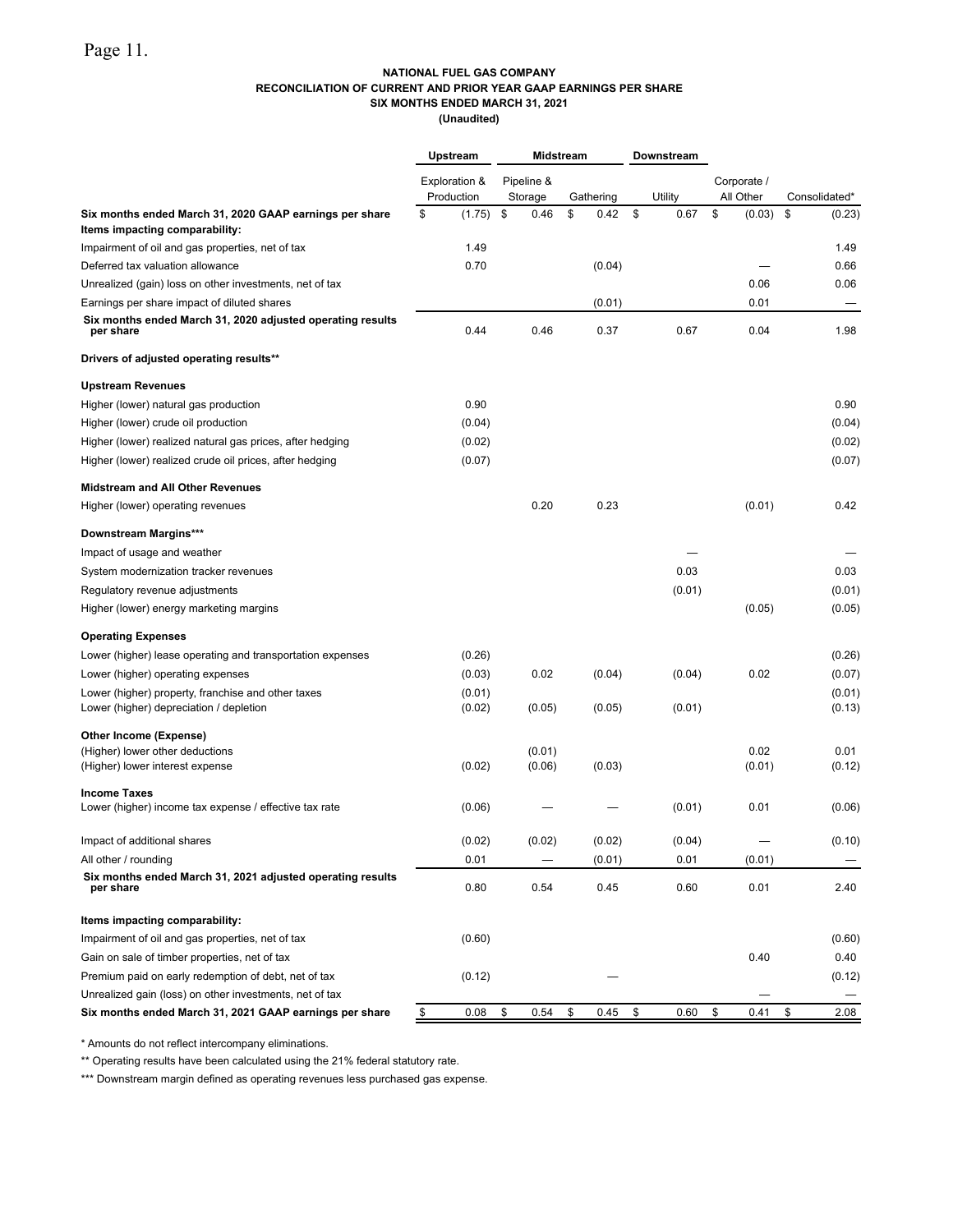Page 12.

# **NATIONAL FUEL GAS COMPANY AND SUBSIDIARIES**

(Thousands of Dollars, except per share amounts)

|                                                |             | <b>Three Months Ended</b> |             |            | <b>Six Months Ended</b>  |            |                 |            |  |  |  |  |  |
|------------------------------------------------|-------------|---------------------------|-------------|------------|--------------------------|------------|-----------------|------------|--|--|--|--|--|
|                                                |             |                           | March 31,   |            | March 31,<br>(Unaudited) |            |                 |            |  |  |  |  |  |
|                                                |             | (Unaudited)               |             |            |                          |            |                 |            |  |  |  |  |  |
| <b>SUMMARY OF OPERATIONS</b>                   |             | 2021                      |             | 2020       |                          | 2021       |                 | 2020       |  |  |  |  |  |
| <b>Operating Revenues:</b>                     |             |                           |             |            |                          |            |                 |            |  |  |  |  |  |
| Utility and Energy Marketing Revenues          | \$          | 270,849                   | \$          | 282,634    | \$                       | 460,315    | \$              | 510,660    |  |  |  |  |  |
| Exploration and Production and Other Revenues  |             | 220,281                   |             | 156,542    |                          | 412,316    |                 | 323,735    |  |  |  |  |  |
| Pipeline and Storage and Gathering Revenues    |             | 59,985                    |             | 51,919     |                          | 119,644    |                 | 100,888    |  |  |  |  |  |
|                                                |             | 551,115                   |             | 491,095    |                          | 992,275    |                 | 935,283    |  |  |  |  |  |
| <b>Operating Expenses:</b>                     |             |                           |             |            |                          |            |                 |            |  |  |  |  |  |
| <b>Purchased Gas</b>                           |             | 106,661                   |             | 118,270    |                          | 158,280    |                 | 210,542    |  |  |  |  |  |
| Operation and Maintenance:                     |             |                           |             |            |                          |            |                 |            |  |  |  |  |  |
| Utility and Energy Marketing                   |             | 52,058                    |             | 51,725     |                          | 96,944     |                 | 94,981     |  |  |  |  |  |
| Exploration and Production and Other           |             | 41,895                    |             | 39,959     |                          | 83,922     |                 | 76,652     |  |  |  |  |  |
| Pipeline and Storage and Gathering             |             | 28,133                    |             | 27,305     |                          | 56,231     |                 | 53,190     |  |  |  |  |  |
| Property, Franchise and Other Taxes            |             | 23,987                    |             | 22,743     |                          | 46,768     |                 | 45,887     |  |  |  |  |  |
| Depreciation, Depletion and Amortization       |             | 84,342                    |             | 77,912     |                          | 167,462    |                 | 152,830    |  |  |  |  |  |
| Impairment of Oil and Gas Producing Properties |             |                           |             | 177,761    |                          | 76,152     |                 | 177,761    |  |  |  |  |  |
|                                                |             | 337,076                   |             | 515,675    |                          | 685,759    |                 | 811,843    |  |  |  |  |  |
| Gain on Sale of Timber Properties              |             |                           |             |            |                          | 51,066     |                 |            |  |  |  |  |  |
| Operating Income (Loss)                        |             | 214,039                   |             | (24, 580)  |                          | 357,582    |                 | 123,440    |  |  |  |  |  |
| Other Income (Expense):                        |             |                           |             |            |                          |            |                 |            |  |  |  |  |  |
| Other Income (Deductions)                      |             | (10, 875)                 |             | (17, 480)  |                          | (13,051)   |                 | (20, 520)  |  |  |  |  |  |
| Interest Expense on Long-Term Debt             |             | (48, 820)                 |             | (25, 270)  |                          | (81,076)   |                 | (50, 713)  |  |  |  |  |  |
| Other Interest Expense                         |             | (1,698)                   |             | (1,892)    |                          | (3,618)    |                 | (3, 443)   |  |  |  |  |  |
| Income (Loss) Before Income Taxes              |             | 152,646                   |             | (69, 222)  |                          | 259,837    |                 | 48,764     |  |  |  |  |  |
| Income Tax Expense                             |             | 40,210                    |             | 36,846     |                          | 69,627     |                 | 68,241     |  |  |  |  |  |
| Net Income (Loss) Available for Common Stock   |             | 112,436                   | \$          | (106, 068) |                          | 190,210    | \$              | (19, 477)  |  |  |  |  |  |
| Earnings (Loss) Per Common Share               |             |                           |             |            |                          |            |                 |            |  |  |  |  |  |
| <b>Basic</b>                                   | $rac{1}{3}$ | 1.23                      | $rac{1}{2}$ | (1.23)     | $\frac{\$}{\$}$          | 2.09       | $\frac{\$}{\$}$ | (0.23)     |  |  |  |  |  |
| <b>Diluted</b>                                 |             | 1.23                      |             | (1.23)     |                          | 2.08       |                 | (0.23)     |  |  |  |  |  |
| <b>Weighted Average Common Shares:</b>         |             |                           |             |            |                          |            |                 |            |  |  |  |  |  |
| Used in Basic Calculation                      |             | 91,163,291                |             | 86,561,066 |                          | 91,084,620 |                 | 86,469,258 |  |  |  |  |  |
| Used in Diluted Calculation                    |             | 91,645,679                |             | 86,561,066 |                          | 91,581,918 |                 | 86,469,258 |  |  |  |  |  |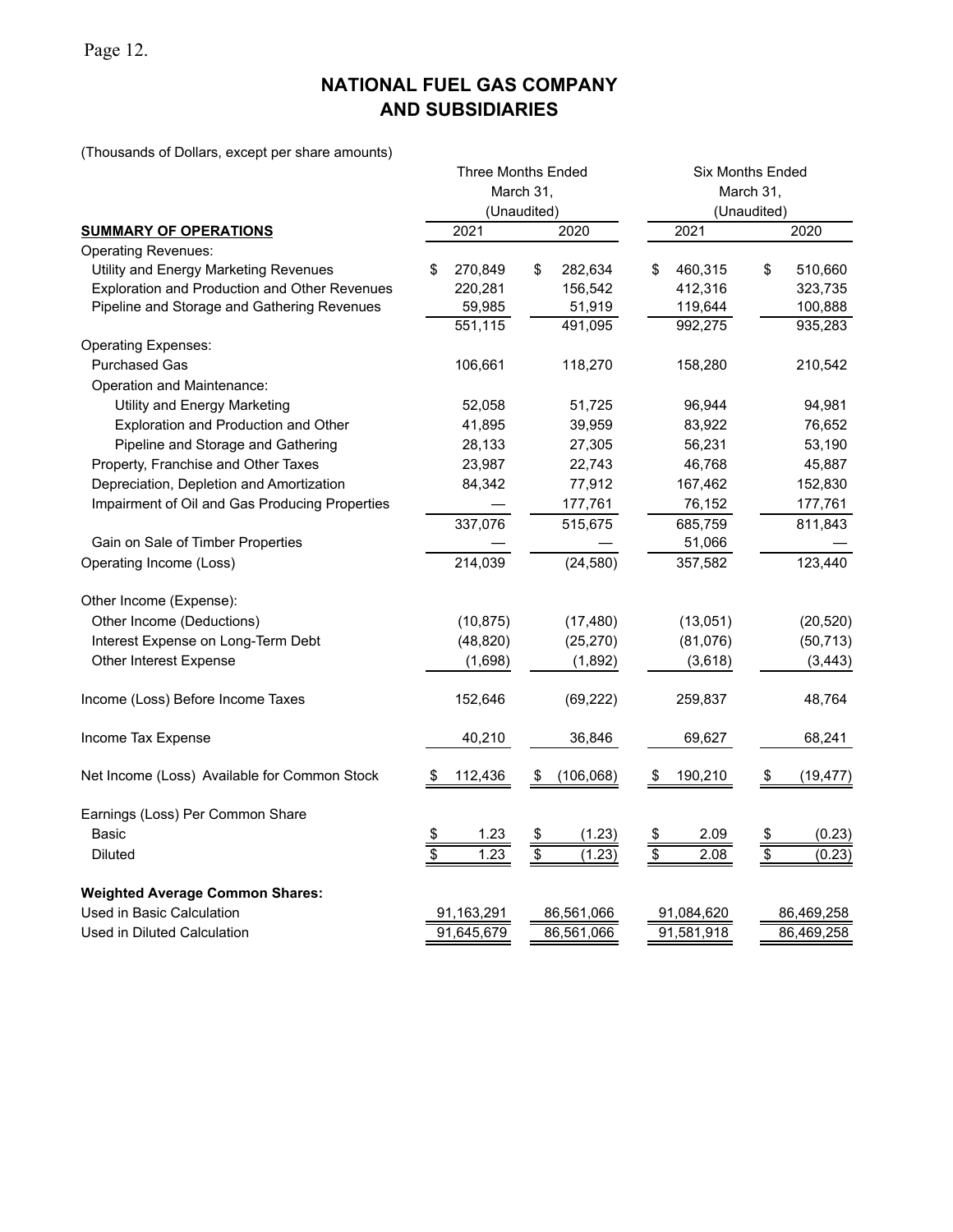### NATIONAL FUEL GAS COMPANY AND SUBSIDIARIES CONSOLIDATED BALANCE SHEETS (Unaudited)

|                                                                                         | March 31,                | September 30, |
|-----------------------------------------------------------------------------------------|--------------------------|---------------|
| (Thousands of Dollars)                                                                  | 2021                     | 2020          |
| <b>ASSETS</b>                                                                           |                          |               |
| Property, Plant and Equipment                                                           | \$12,648,604             | \$12,351,852  |
| Less - Accumulated Depreciation, Depletion and Amortization                             | 6,572,534                | 6,353,785     |
| Net Property, Plant and Equipment                                                       | 6,076,070                | 5,998,067     |
| Assets Held for Sale, Net                                                               |                          | 53,424        |
| <b>Current Assets:</b>                                                                  |                          |               |
| Cash and Temporary Cash Investments                                                     | 80,467                   | 20,541        |
| Receivables - Net                                                                       | 229,479                  | 143,583       |
| <b>Unbilled Revenue</b>                                                                 | 32,685                   | 17,302        |
| Gas Stored Underground                                                                  | 5,745                    | 33,338        |
| Materials, Supplies and Emission Allowances                                             | 52,212                   | 51,877        |
| Unrecovered Purchased Gas Costs                                                         | 479                      |               |
| <b>Other Current Assets</b>                                                             | 56,117                   | 47,557        |
| <b>Total Current Assets</b>                                                             | 457,184                  | 314,198       |
| Other Assets:                                                                           |                          |               |
| Recoverable Future Taxes                                                                | 117,300                  | 118,310       |
| Unamortized Debt Expense                                                                | 11,443                   | 12,297        |
| <b>Other Regulatory Assets</b>                                                          | 147,099                  | 156,106       |
| Deferred Charges                                                                        | 60,454                   | 67,131        |
| Other Investments                                                                       | 147,421                  | 154,502       |
| Goodwill                                                                                | 5,476                    | 5,476         |
| Prepaid Post-Retirement Benefit Costs                                                   | 89,101                   | 76,035        |
| Fair Value of Derivative Financial Instruments                                          | 4,104                    | 9,308         |
| Other                                                                                   |                          | 81            |
| <b>Total Other Assets</b>                                                               | 582,398                  | 599,246       |
| <b>Total Assets</b>                                                                     | \$7,115,652              | \$6,964,935   |
|                                                                                         |                          |               |
| <b>CAPITALIZATION AND LIABILITIES</b>                                                   |                          |               |
| Capitalization:                                                                         |                          |               |
| Comprehensive Shareholders' Equity                                                      |                          |               |
| Common Stock, \$1 Par Value Authorized - 200,000,000 Shares; Issued and                 |                          |               |
| Outstanding - 91,163,797 Shares and 90,954,696 Shares, Respectively                     | \$91,164                 | \$90,955      |
| Paid in Capital                                                                         | 1,009,075                | 1,004,158     |
| Earnings Reinvested in the Business                                                     | 1,100,718                | 991,630       |
| Accumulated Other Comprehensive Loss                                                    | (101, 988)               | (114, 757)    |
| <b>Total Comprehensive Shareholders' Equity</b>                                         | 2,098,969                | 1,971,986     |
| Long-Term Debt, Net of Current Portion and Unamortized Discount and Debt Issuance Costs | 2,627,033                | 2,629,576     |
| <b>Total Capitalization</b>                                                             | 4,726,002                | 4,601,562     |
| <b>Current and Accrued Liabilities:</b>                                                 |                          |               |
| Notes Payable to Banks and Commercial Paper                                             |                          | 30,000        |
| Current Portion of Long-Term Debt                                                       |                          |               |
| <b>Accounts Payable</b>                                                                 | 107,305                  | 134,126       |
| Amounts Payable to Customers                                                            | 19,768                   | 10,788        |
| Dividends Payable                                                                       | 40,562                   | 40,475        |
| Interest Payable on Long-Term Debt                                                      | 17,663                   | 27,521        |
| <b>Customer Advances</b>                                                                |                          | 15,319        |
| <b>Customer Security Deposits</b>                                                       | 19,503                   | 17,199        |
| Other Accruals and Current Liabilities                                                  | 176,940                  | 140,176       |
| Fair Value of Derivative Financial Instruments                                          | 21,231                   | 43,969        |
| <b>Total Current and Accrued Liabilities</b>                                            | 402,972                  | 459,573       |
| Deferred Credits:                                                                       |                          |               |
| Deferred Income Taxes                                                                   | 763,441                  | 696,054       |
| Taxes Refundable to Customers                                                           | 355,375                  | 357,508       |
| Cost of Removal Regulatory Liability                                                    | 237,867                  | 230,079       |
| Other Regulatory Liabilities                                                            | 177,685                  | 161,573       |
| Pension and Other Post-Retirement Liabilities                                           | 118,804                  | 127,181       |
| <b>Asset Retirement Obligations</b>                                                     | 192,127                  | 192,228       |
| <b>Other Deferred Credits</b>                                                           | 141,379                  | 139,177       |
| <b>Total Deferred Credits</b>                                                           | 1,986,678                | 1,903,800     |
| <b>Commitments and Contingencies</b>                                                    | $\overline{\phantom{m}}$ |               |
| <b>Total Capitalization and Liabilities</b>                                             | \$7,115,652              | \$6,964,935   |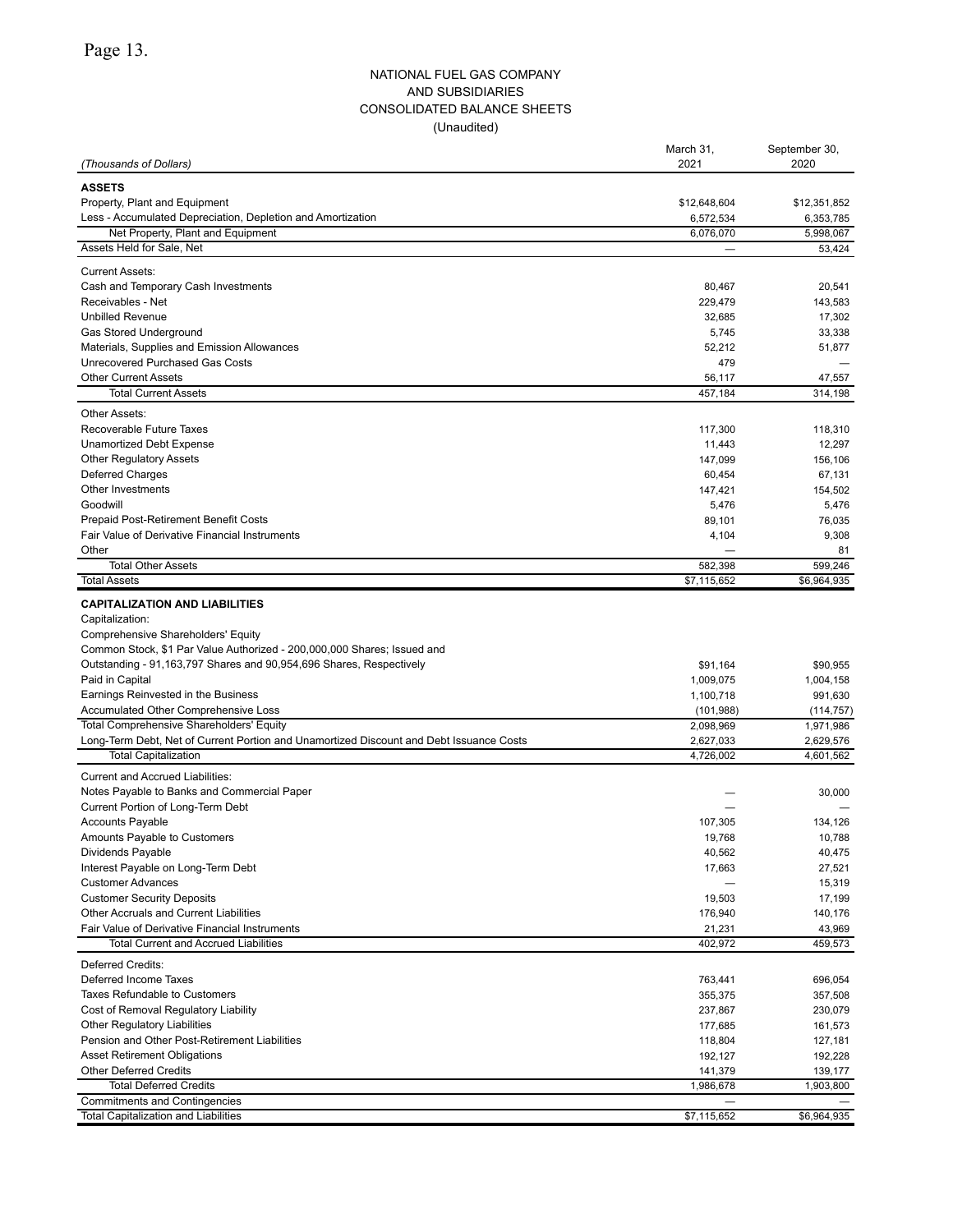## **NATIONAL FUEL GAS COMPANY AND SUBSIDIARIES CONSOLIDATED STATEMENTS OF CASH FLOWS (Unaudited)**

|                                                                                        | <b>Six Months Ended</b><br>March 31, |                 |            |
|----------------------------------------------------------------------------------------|--------------------------------------|-----------------|------------|
| (Thousands of Dollars)                                                                 | 2021                                 |                 | 2020       |
| <b>Operating Activities:</b>                                                           |                                      |                 |            |
| Net Income (Loss) Available for Common Stock                                           | \$<br>190,210                        | \$              | (19, 477)  |
| Adjustments to Reconcile Net Income (Loss) to Net Cash                                 |                                      |                 |            |
| Provided by Operating Activities:                                                      |                                      |                 |            |
| Gain on Sale of Timber Properties                                                      | (51,066)                             |                 |            |
| Impairment of Oil and Gas Producing Properties                                         | 76,152                               |                 | 177,761    |
| Depreciation, Depletion and Amortization                                               | 167,462                              |                 | 152,830    |
| Deferred Income Taxes                                                                  | 61,408                               |                 | 104,883    |
| Premium Paid on Early Redemption of Debt                                               | 15,715                               |                 |            |
| Stock-Based Compensation                                                               | 8,657                                |                 | 7,580      |
| Other                                                                                  | 6,742                                |                 | 9,800      |
| Change in:                                                                             |                                      |                 |            |
| Receivables and Unbilled Revenue                                                       | (101, 159)                           |                 | (58, 248)  |
| Gas Stored Underground and Materials, Supplies and Emission Allowances                 | 27,258                               |                 | 20,086     |
| Unrecovered Purchased Gas Costs                                                        | (479)                                |                 | 2,246      |
| <b>Other Current Assets</b>                                                            | (8, 447)                             |                 | (3, 134)   |
| <b>Accounts Payable</b>                                                                | 8,613                                |                 | (5,465)    |
| Amounts Payable to Customers                                                           | 8,980                                |                 | 13,196     |
| <b>Customer Advances</b>                                                               | (15, 319)                            |                 | (12, 429)  |
| <b>Customer Security Deposits</b>                                                      | 2,304                                |                 | (1,211)    |
| <b>Other Accruals and Current Liabilities</b>                                          | 9,058                                |                 | 9,076      |
| <b>Other Assets</b>                                                                    | 11,039                               |                 | (10, 359)  |
| <b>Other Liabilities</b>                                                               | 5                                    |                 | 3,857      |
| Net Cash Provided by Operating Activities                                              | \$<br>417,133                        | \$              | 390,992    |
| Investing Activities:                                                                  |                                      |                 |            |
| <b>Capital Expenditures</b>                                                            | \$<br>(338, 867)                     | \$              | (395, 486) |
| Net Proceeds from Sale of Timber Properties                                            | 104,582                              |                 |            |
| Other                                                                                  | 12,095                               |                 | 4,167      |
| Net Cash Used in Investing Activities                                                  | \$<br>(222, 190)                     | $\overline{\$}$ | (391, 319) |
|                                                                                        |                                      |                 |            |
| <b>Financing Activities:</b><br>Changes in Notes Payable to Banks and Commercial Paper | \$<br>(30,000)                       | \$              | 174,800    |
| Reduction of Long-Term Debt                                                            | (515, 715)                           |                 |            |
| Dividends Paid on Common Stock                                                         | (81, 035)                            |                 | (75, 197)  |
| Net Proceeds From Issuance of Long-Term Debt                                           | 495,267                              |                 |            |
| Net Repurchases of Common Stock                                                        | (3,534)                              |                 | (4, 153)   |
| Net Cash Provided by (Used in) Financing Activities                                    | \$<br>(135, 017)                     | \$              | 95,450     |
|                                                                                        |                                      |                 |            |
| Net Increase in Cash, Cash Equivalents, and Restricted Cash                            | 59,926                               |                 | 95,123     |
| Cash, Cash Equivalents, and Restricted Cash at Beginning of Period                     | 20,541                               |                 | 27,260     |
| Cash, Cash Equivalents, and Restricted Cash at March 31                                | \$<br>80,467                         | \$              | 122,383    |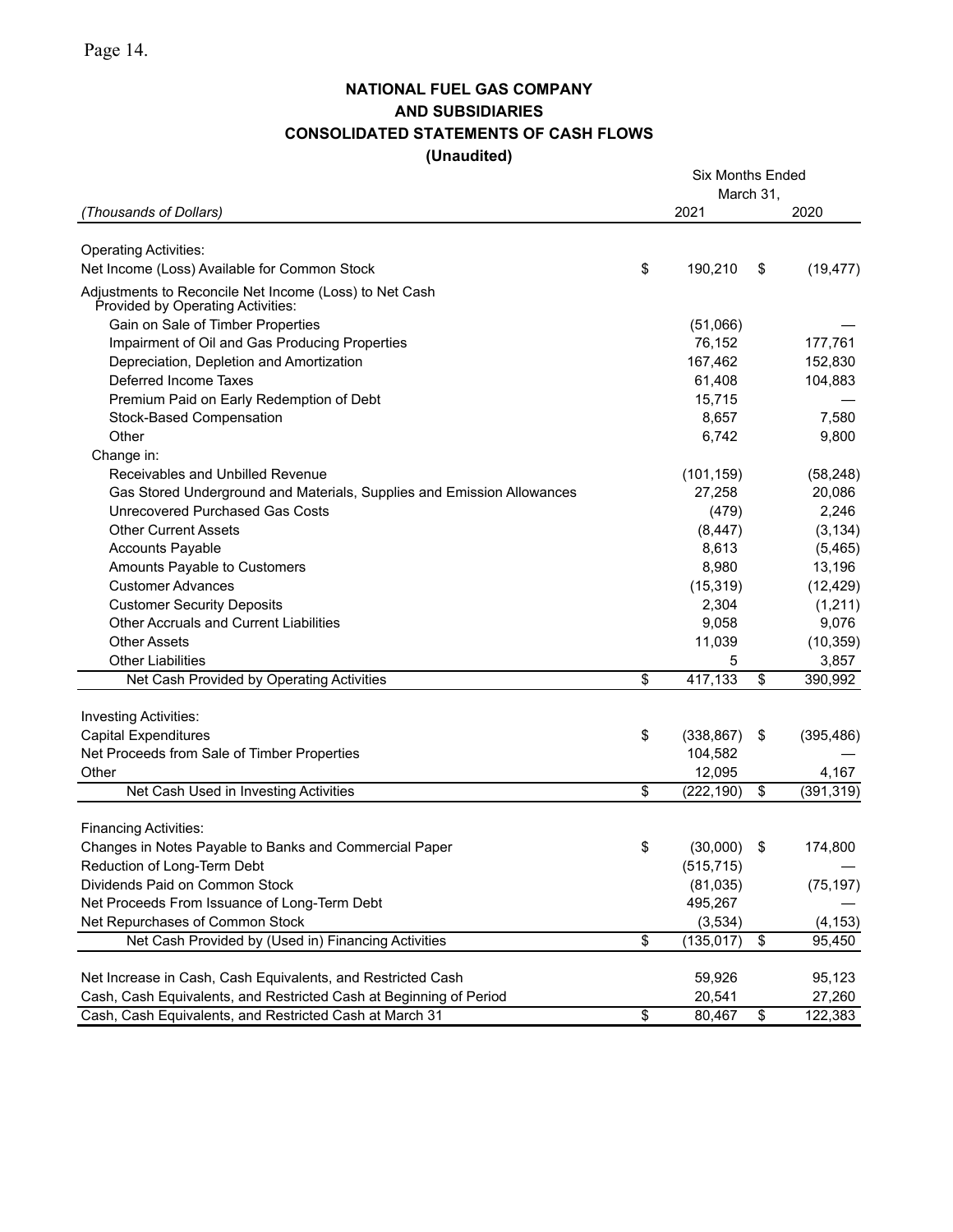# **SEGMENT OPERATING RESULTS AND STATISTICS (UNAUDITED)**

# **UPSTREAM BUSINESS**

|                                                       |                          |           |    | <b>Three Months Ended</b> |    |            | <b>Six Months Ended</b> |            |           |                 |  |            |  |  |  |
|-------------------------------------------------------|--------------------------|-----------|----|---------------------------|----|------------|-------------------------|------------|-----------|-----------------|--|------------|--|--|--|
| (Thousands of Dollars, except per share amounts)      |                          |           |    | March 31,                 |    |            |                         |            | March 31, |                 |  |            |  |  |  |
| <b>EXPLORATION AND PRODUCTION SEGMENT</b>             | 2021<br>2020<br>Variance |           |    |                           |    |            | 2021                    |            |           | 2020            |  | Variance   |  |  |  |
| <b>Total Operating Revenues</b>                       |                          | 220,187   | \$ | 155,560                   | \$ | 64,627     | \$                      | 411,582 \$ |           | 321,499 \$      |  | 90,083     |  |  |  |
| <b>Operating Expenses:</b>                            |                          |           |    |                           |    |            |                         |            |           |                 |  |            |  |  |  |
| Operation and Maintenance:                            |                          |           |    |                           |    |            |                         |            |           |                 |  |            |  |  |  |
| General and Administrative Expense                    |                          | 17,899    |    | 17,429                    |    | 470        |                         | 34,852     |           | 32,809          |  | 2,043      |  |  |  |
| Lease Operating and Transportation Expense            |                          | 67,008    |    | 51,730                    |    | 15,278     |                         | 132,588    |           | 102,531         |  | 30,057     |  |  |  |
| All Other Operation and Maintenance Expense           |                          | 3,515     |    | 3,084                     |    | 431        |                         | 7,187      |           | 6,041           |  | 1,146      |  |  |  |
| Property, Franchise and Other Taxes                   |                          | 4,619     |    | 3,471                     |    | 1,148      |                         | 9,065      |           | 8,171           |  | 894        |  |  |  |
| Depreciation, Depletion and Amortization              |                          | 46,139    |    | 45,136                    |    | 1,003      |                         | 91,471     |           | 89,284          |  | 2,187      |  |  |  |
| Impairment of Oil and Gas Producing Properties        |                          |           |    | 177,761                   |    | (177, 761) |                         | 76,152     |           | 177,761         |  | (101, 609) |  |  |  |
|                                                       |                          | 139,180   |    | 298,611                   |    | (159, 431) |                         | 351,315    |           | 416,597         |  | (65, 282)  |  |  |  |
| Operating Income (Loss)                               |                          | 81,007    |    | (143, 051)                |    | 224,058    |                         | 60,267     |           | (95,098)        |  | 155,365    |  |  |  |
| Other Income (Expense):                               |                          |           |    |                           |    |            |                         |            |           |                 |  |            |  |  |  |
| Non-Service Pension and Post-Retirement Benefit Costs |                          | (286)     |    | (395)                     |    | 109        |                         | (570)      |           | (790)           |  | 220        |  |  |  |
| Interest and Other Income                             |                          | 67        |    | 208                       |    | (141)      |                         | 158        |           | 441             |  | (283)      |  |  |  |
| Interest Expense on Long-Term Debt                    |                          | (15, 119) |    |                           |    | (15, 119)  |                         | (15, 119)  |           |                 |  | (15, 119)  |  |  |  |
| <b>Interest Expense</b>                               |                          | (15, 103) |    | (14, 163)                 |    | (940)      |                         | (30, 594)  |           | (28, 220)       |  | (2,374)    |  |  |  |
| Income (Loss) Before Income Taxes                     |                          | 50,566    |    | (157, 401)                |    | 207,967    |                         | 14,142     |           | (123, 667)      |  | 137,809    |  |  |  |
| Income Tax Expense                                    |                          | 13,744    |    | 17,874                    |    | (4, 130)   |                         | 6,943      |           | 27,632          |  | (20, 689)  |  |  |  |
| Net Income (Loss)                                     |                          | 36,822    |    | \$ (175, 275)             |    | \$212,097  | S                       | 7,199      | \$        | $(151, 299)$ \$ |  | 158,498    |  |  |  |
| Net Income (Loss) Per Share (Diluted)                 | \$                       | 0.40      | \$ | (2.03)                    | \$ | 2.43       | \$                      | $0.08$ \$  |           | $(1.75)$ \$     |  | 1.83       |  |  |  |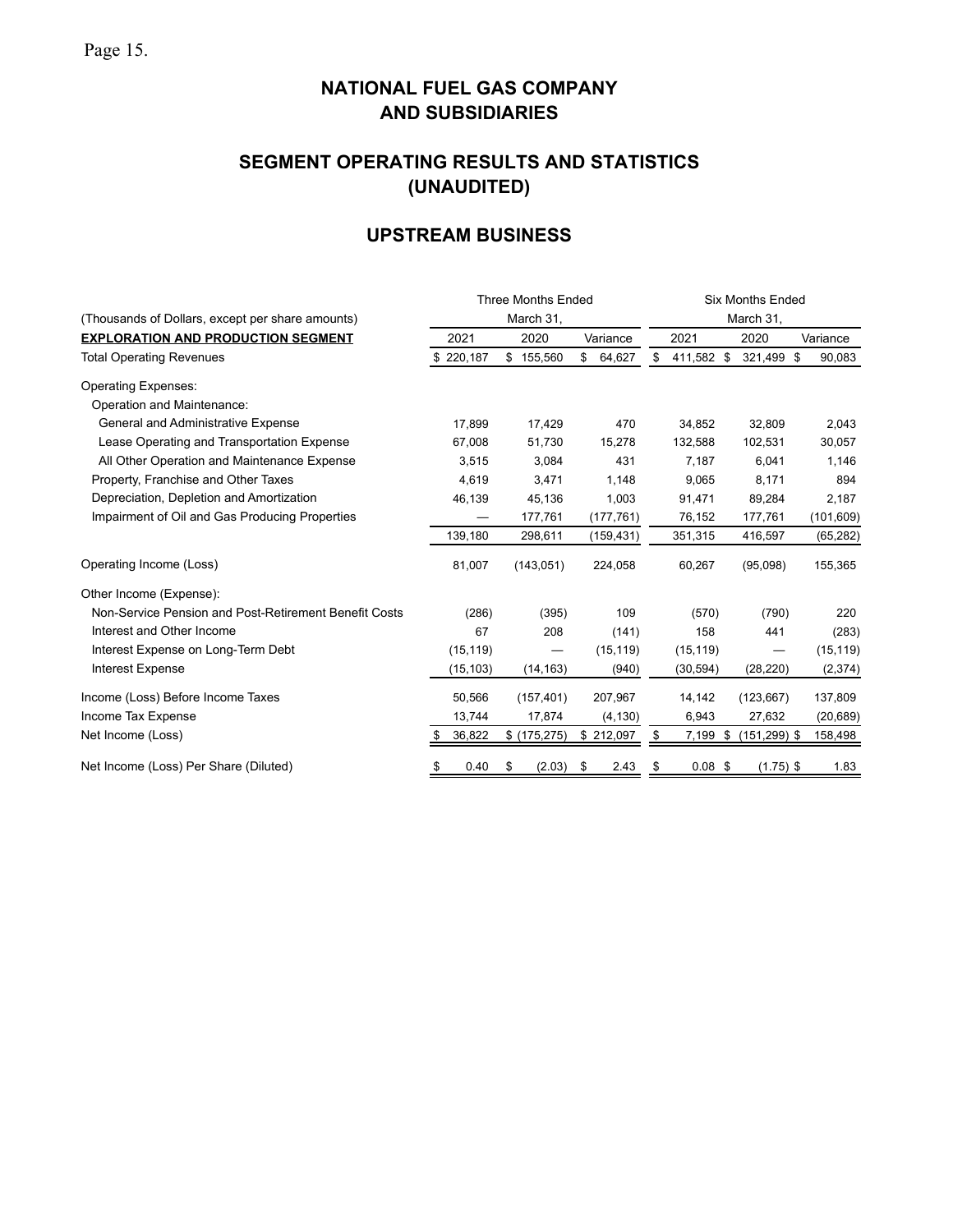## **SEGMENT OPERATING RESULTS AND STATISTICS (UNAUDITED)**

### **MIDSTREAM BUSINESSES**

|                                                         |            | <b>Three Months Ended</b> |             | <b>Six Months Ended</b> |            |  |                         |  |          |  |  |
|---------------------------------------------------------|------------|---------------------------|-------------|-------------------------|------------|--|-------------------------|--|----------|--|--|
| (Thousands of Dollars, except per share amounts)        |            | March 31,                 |             | March 31.               |            |  |                         |  |          |  |  |
| PIPELINE AND STORAGE SEGMENT                            | 2021       | 2020                      | Variance    |                         | 2021       |  | 2020                    |  | Variance |  |  |
| <b>Revenues from External Customers</b>                 | \$59,314   | \$51,919                  | \$<br>7,395 | \$                      | 118,623 \$ |  | 100,888 \$              |  | 17,735   |  |  |
| Intersegment Revenues                                   | 27,390     | 27,326                    | 64          |                         | 55,846     |  | 50,577                  |  | 5,269    |  |  |
| <b>Total Operating Revenues</b>                         | 86,704     | 79,245                    | 7,459       |                         | 174,469    |  | 151,465                 |  | 23,004   |  |  |
| <b>Operating Expenses:</b>                              |            |                           |             |                         |            |  |                         |  |          |  |  |
| <b>Purchased Gas</b>                                    | 216        | (3)                       | 219         |                         | 229        |  | (10)                    |  | 239      |  |  |
| Operation and Maintenance                               | 19,718     | 22,014                    | (2, 296)    |                         | 40,891     |  | 42,945                  |  | (2,054)  |  |  |
| Property, Franchise and Other Taxes                     | 8,200      | 8,132                     | 68          |                         | 16,643     |  | 16,487                  |  | 156      |  |  |
| Depreciation, Depletion and Amortization                | 15,729     | 13,356                    | 2,373       |                         | 31,197     |  | 24,960                  |  | 6,237    |  |  |
|                                                         | 43,863     | 43,499                    | 364         |                         | 88,960     |  | 84,382                  |  | 4,578    |  |  |
| Operating Income                                        | 42,841     | 35,746                    | 7,095       |                         | 85,509     |  | 67,083                  |  | 18,426   |  |  |
| Other Income (Expense):                                 |            |                           |             |                         |            |  |                         |  |          |  |  |
| Non-Service Pension and Post-Retirement Benefit (Costs) |            |                           |             |                         |            |  |                         |  |          |  |  |
| Credit                                                  | 125<br>939 | (174)                     | 299         |                         | 250        |  | (349)                   |  | 599      |  |  |
| Interest and Other Income                               |            | 1,535                     | (596)       |                         | 1,795      |  | 3,088                   |  | (1,293)  |  |  |
| <b>Interest Expense</b>                                 | (10, 552)  | (7, 152)                  | (3,400)     |                         | (21, 283)  |  | (14,264)                |  | (7,019)  |  |  |
| Income Before Income Taxes                              | 33,353     | 29,955                    | 3,398       |                         | 66,271     |  | 55,558                  |  | 10,713   |  |  |
| Income Tax Expense                                      | 8,425      | 7,868                     | 557         |                         | 17,159     |  | 15,366                  |  | 1,793    |  |  |
| Net Income                                              | \$24,928   | \$22,087                  | \$<br>2,841 | \$                      | 49,112 \$  |  | 40,192 \$               |  | 8,920    |  |  |
| Net Income Per Share (Diluted)                          | \$<br>0.27 | \$<br>0.26                | \$<br>0.01  | \$                      | $0.54$ \$  |  | 0.46~\$                 |  | 0.08     |  |  |
|                                                         |            | <b>Three Months Ended</b> |             |                         |            |  | <b>Six Months Ended</b> |  |          |  |  |
|                                                         |            | March 31,                 |             |                         |            |  | March 31,               |  |          |  |  |
| <b>GATHERING SEGMENT</b>                                | 2021       | 2020                      | Variance    |                         | 2021       |  | 2020                    |  | Variance |  |  |
| <b>Revenues from External Customers</b>                 | \$<br>671  | \$                        | \$<br>671   | \$                      | $1,021$ \$ |  | $-$ \$                  |  | 1,021    |  |  |
| <b>Intersegment Revenues</b>                            | 49,591     | 35,267                    | 14,324      |                         | 96,249     |  | 70,055                  |  | 26,194   |  |  |
| <b>Total Operating Revenues</b>                         | 50,262     | 35,267                    | 14,995      |                         | 97,270     |  | 70,055                  |  | 27,215   |  |  |
| <b>Operating Expenses:</b>                              |            |                           |             |                         |            |  |                         |  |          |  |  |
| Operation and Maintenance                               | 8,833      | 5,702                     | 3,131       |                         | 16,035     |  | 11,044                  |  | 4,991    |  |  |
| Property, Franchise and Other Taxes                     | 5          | 24                        | (19)        |                         | 18         |  | 38                      |  | (20)     |  |  |
| Depreciation, Depletion and Amortization                | 8,096      | 5,279                     | 2,817       |                         | 16,001     |  | 10,418                  |  | 5,583    |  |  |
|                                                         | 16,934     | 11,005                    | 5,929       |                         | 32,054     |  | 21,500                  |  | 10,554   |  |  |
| Operating Income                                        | 33,328     | 24,262                    | 9,066       |                         | 65,216     |  | 48,555                  |  | 16,661   |  |  |
| Other Income (Expense):                                 |            |                           |             |                         |            |  |                         |  |          |  |  |
| Non-Service Pension and Post-Retirement Benefit Costs   | (68)       | (71)                      | 3           |                         | (135)      |  | (143)                   |  | 8        |  |  |
| Interest and Other Income                               | 9          | 89                        | (80)        |                         | 243        |  | 157                     |  | 86       |  |  |

Interest Expense on Long-Term Debt (965) — (965) (965) — (965)

Interest Expense (4,201) (2,160) (2,041) (8,332) (4,379) (3,953) Income Before Income Taxes 28,103 22,120 5,983 56,027 44,190 11,837 Income Tax Expense 6,429 12,222 5,181 14,777 8,348 6,429 Net Income \$ 20,700 \$ 19,898 \$ 802 \$ 41,250 \$ 35,842 \$ 5,408

Net Income Per Share (Diluted) <br>
\$ 0.23 \$ 0.23 \$ 0.23 \$ 0.45 \$ 0.42 \$ 0.03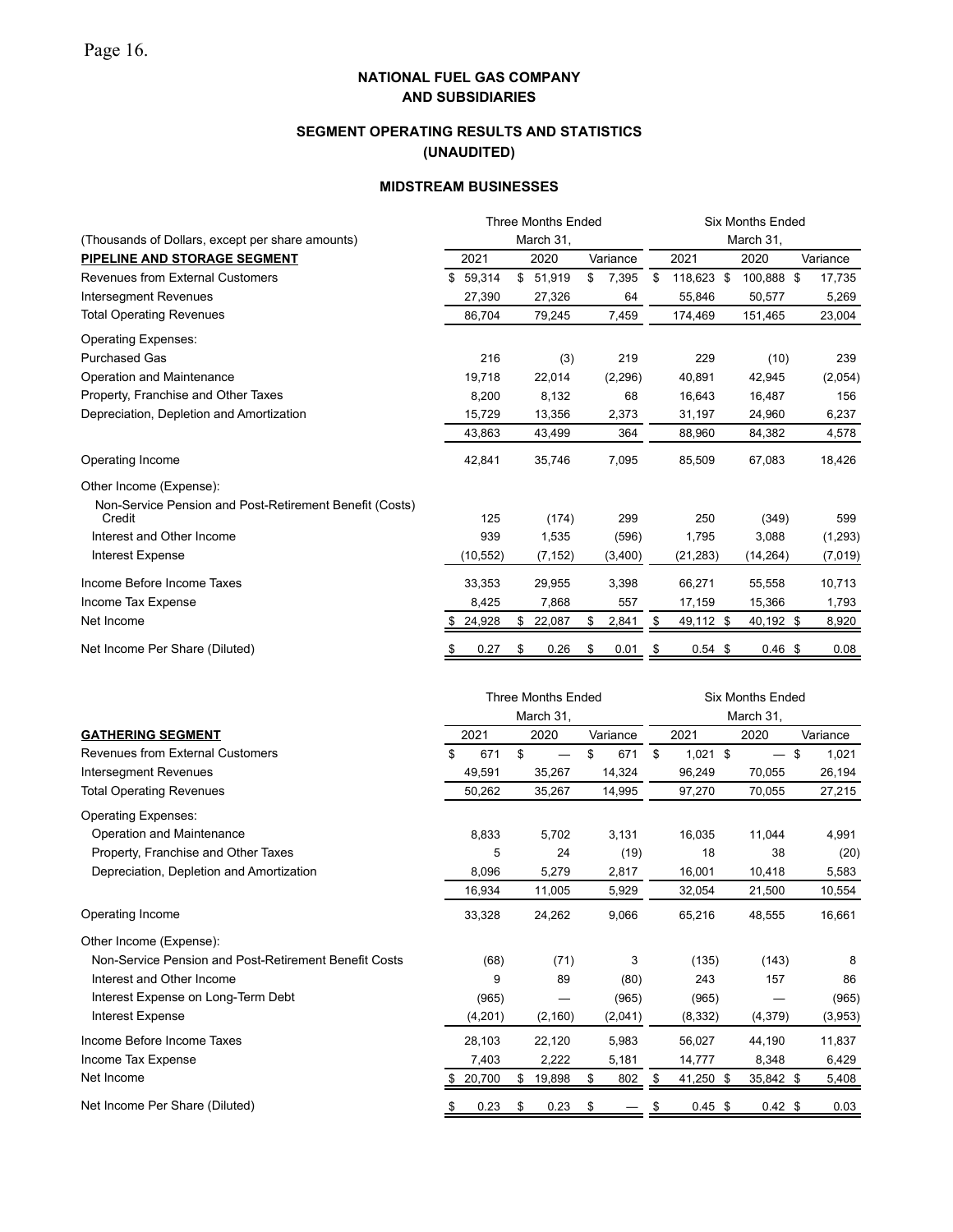## **SEGMENT OPERATING RESULTS AND STATISTICS (UNAUDITED)**

## **DOWNSTREAM BUSINESS**

|                                                       |              | <b>Three Months Ended</b> |              | <b>Six Months Ended</b> |            |      |            |          |  |  |  |  |
|-------------------------------------------------------|--------------|---------------------------|--------------|-------------------------|------------|------|------------|----------|--|--|--|--|
| (Thousands of Dollars, except per share amounts)      |              | March 31,                 |              |                         |            |      | March 31,  |          |  |  |  |  |
| <b>UTILITY SEGMENT</b>                                | 2021         | 2020                      | Variance     |                         | 2021       |      | 2020       | Variance |  |  |  |  |
| <b>Revenues from External Customers</b>               | \$270,784    | \$250,556                 | 20,228<br>\$ | \$                      | 459,684 \$ |      | 445,465 \$ | 14,219   |  |  |  |  |
| Intersegment Revenues                                 | 97           | 3,937                     | (3,840)      |                         | 197        |      | 5,853      | (5,656)  |  |  |  |  |
| <b>Total Operating Revenues</b>                       | 270,881      | 254,493                   | 16,388       |                         | 459,881    |      | 451,318    | 8,563    |  |  |  |  |
| <b>Operating Expenses:</b>                            |              |                           |              |                         |            |      |            |          |  |  |  |  |
| <b>Purchased Gas</b>                                  | 133,132      | 119,411                   | 13,721       |                         | 210,164    |      | 204,116    | 6,048    |  |  |  |  |
| Operation and Maintenance                             | 52,864       | 51,070                    | 1,794        |                         | 98,116     |      | 93,913     | 4,203    |  |  |  |  |
| Property, Franchise and Other Taxes                   | 11,000       | 10,820                    | 180          |                         | 20,748     |      | 20,634     | 114      |  |  |  |  |
| Depreciation, Depletion and Amortization              | 14,311       | 13,751                    | 560          |                         | 28,305     |      | 27,382     | 923      |  |  |  |  |
|                                                       | 211,307      | 195,052                   | 16,255       |                         | 357,333    |      | 346,045    | 11,288   |  |  |  |  |
| Operating Income                                      | 59,574       | 59,441                    | 133          |                         | 102,548    |      | 105,273    | (2,725)  |  |  |  |  |
| Other Income (Expense):                               |              |                           |              |                         |            |      |            |          |  |  |  |  |
| Non-Service Pension and Post-Retirement Benefit Costs | (12, 243)    | (12, 388)                 | 145          |                         | (18, 927)  |      | (19, 151)  | 224      |  |  |  |  |
| Interest and Other Income                             | 443          | 294                       | 149          |                         | 1,181      |      | 1,245      | (64)     |  |  |  |  |
| <b>Interest Expense</b>                               | (5, 495)     | (5, 516)                  | 21           |                         | (10, 947)  |      | (11, 190)  | 243      |  |  |  |  |
| Income Before Income Taxes                            | 42,279       | 41,831                    | 448          |                         | 73,855     |      | 76,177     | (2,322)  |  |  |  |  |
| Income Tax Expense                                    | 10,235       | 10,332                    | (97)         |                         | 18,774     |      | 18,095     | 679      |  |  |  |  |
| Net Income                                            | 32,044<br>\$ | \$<br>31,499              | 545<br>\$    | \$                      | 55,081     | - \$ | 58,082 \$  | (3,001)  |  |  |  |  |
| Net Income Per Share (Diluted)                        | 0.35<br>S    | 0.36<br>æ.                | (0.01)<br>\$ | \$                      | 0.60~\$    |      | $0.67$ \$  | (0.07)   |  |  |  |  |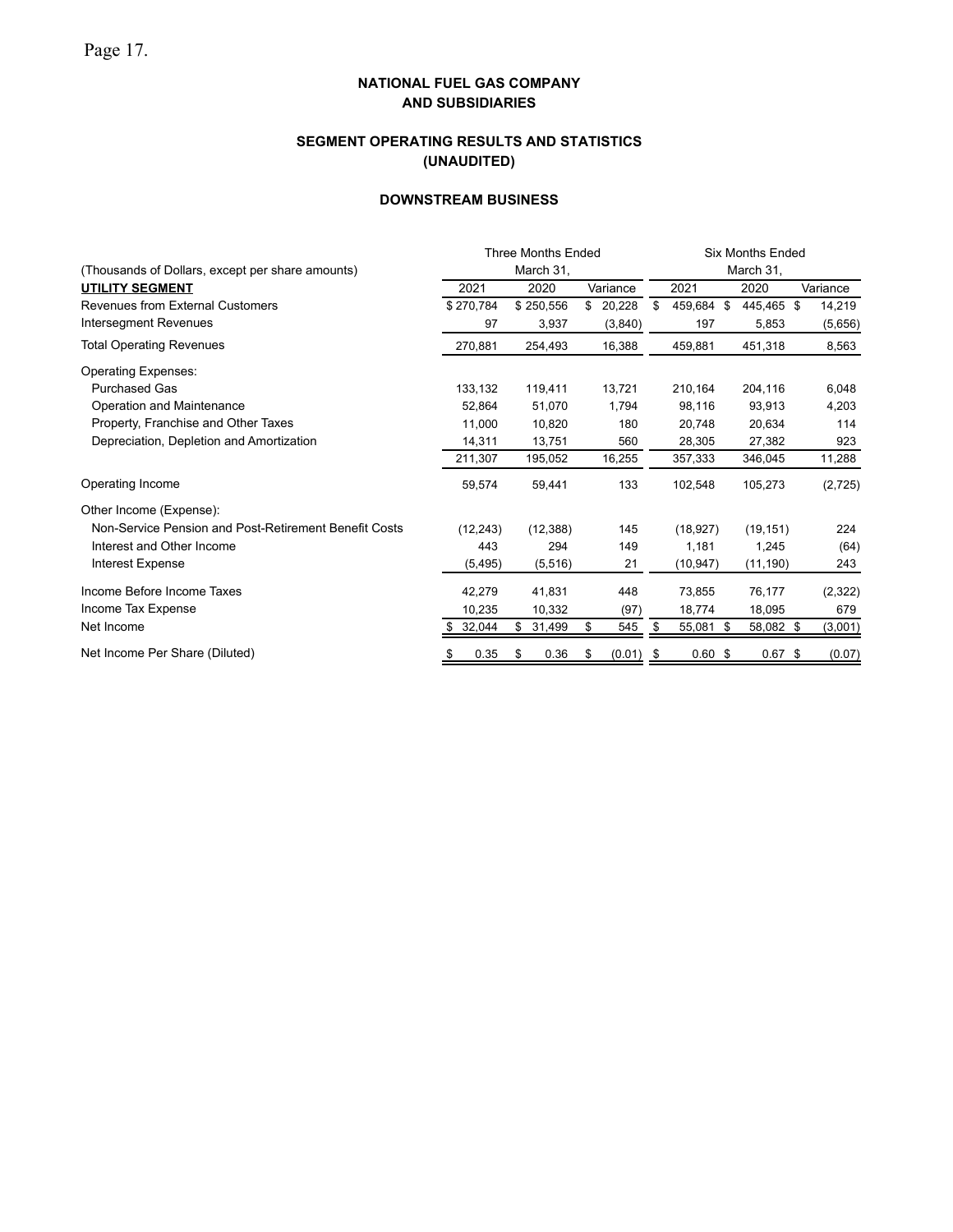#### **NATIONAL FUEL GAS COMPANY AND SUBSIDIARIES**

### **SEGMENT OPERATING RESULTS AND STATISTICS (UNAUDITED)**

|                                                       |                         |           | <b>Three Months Ended</b> | <b>Six Months Ended</b><br>March 31, |                 |           |                   |  |                         |                |
|-------------------------------------------------------|-------------------------|-----------|---------------------------|--------------------------------------|-----------------|-----------|-------------------|--|-------------------------|----------------|
| (Thousands of Dollars, except per share amounts)      |                         | March 31, |                           |                                      |                 |           |                   |  |                         |                |
| <b>ALL OTHER</b>                                      |                         | 2021      |                           | 2020                                 | Variance        |           | 2021              |  | 2020                    | Variance       |
| <b>Revenues from External Customers</b>               | $\overline{\mathbb{S}}$ | 64        | \$                        | 32,925                               | (32, 861)<br>\$ | \$        | $1,175$ \$        |  | 67,161                  | \$<br>(65,986) |
| <b>Intersegment Revenues</b>                          |                         |           |                           | 79                                   | (78)            |           | 20                |  | 256                     | (236)          |
| <b>Total Operating Revenues</b>                       |                         | 65        |                           | 33,004                               | (32, 939)       |           | 1,195             |  | 67,417                  | (66, 222)      |
| <b>Operating Expenses:</b>                            |                         |           |                           |                                      |                 |           |                   |  |                         |                |
| <b>Purchased Gas</b>                                  |                         | 6         |                           | 29,151                               | (29, 145)       |           | 2,293             |  | 61,184                  | (58, 891)      |
| Operation and Maintenance                             |                         | (81)      |                           | 1,875                                | (1,956)         |           | 683               |  | 3,578                   | (2,895)        |
| Property, Franchise and Other Taxes                   |                         | 38        |                           | 176                                  | (138)           |           | 47                |  | 320                     | (273)          |
| Depreciation, Depletion and Amortization              |                         | 9         |                           | 206                                  | (197)           |           | 394               |  | 408                     | (14)           |
|                                                       |                         | (28)      |                           | 31,408                               | (31, 436)       |           | 3,417             |  | 65,490                  | (62,073)       |
| Gain on Sale of Timber Properties                     |                         |           |                           |                                      |                 |           | 51,066            |  |                         | 51,066         |
| Operating Income                                      |                         | 93        |                           | 1,596                                | (1, 503)        |           | 48,844            |  | 1,927                   | 46,917         |
| Other Income (Expense):                               |                         |           |                           |                                      |                 |           |                   |  |                         |                |
| Non-Service Pension and Post-Retirement Benefit Costs |                         | (3)       |                           | (69)                                 | 66              |           | (7)               |  | (138)                   | 131            |
| Interest and Other Income                             |                         | 41        |                           | 193                                  | (152)           |           | 225               |  | 471                     | (246)          |
| <b>Interest Expense</b>                               |                         |           |                           | (24)                                 | 24              |           |                   |  | (42)                    | 42             |
| Income before Income Taxes                            |                         | 131       |                           | 1,696                                | (1, 565)        |           | 49,062            |  | 2,218                   | 46,844         |
| Income Tax Expense                                    |                         | 1.114     |                           | 527                                  | 587             |           | 12.485            |  | 678                     | 11,807         |
| Net Income (Loss)                                     |                         | (983)     | S                         | 1,169                                | (2, 152)<br>S   | S         | 36,577 \$         |  | $1,540$ \$              | 35,037         |
| Net Income (Loss) Per Share (Diluted)                 |                         | (0.01)    | \$                        | 0.01                                 | \$<br>(0.02)    | \$.       | $0.40~\text{\AA}$ |  | $0.02 \text{ }$ \$      | 0.38           |
|                                                       |                         |           |                           | <b>Three Months Ended</b>            |                 |           |                   |  | <b>Six Months Ended</b> |                |
|                                                       |                         |           |                           | March 31,                            |                 | March 31, |                   |  |                         |                |
| <b>CORPORATE</b>                                      |                         | 2021      |                           | 2020                                 | Variance        |           | 2021              |  | 2020                    | Variance       |
|                                                       |                         |           |                           |                                      |                 |           |                   |  |                         |                |

| .                                                     | - - - -   |    | ∸∽∼       | $"$ ununo | ---               |              | $"$ ununo |
|-------------------------------------------------------|-----------|----|-----------|-----------|-------------------|--------------|-----------|
| <b>Revenues from External Customers</b>               | 95        | \$ | 135       | (40)      | \$<br>190<br>- \$ | 270<br>\$    | (80)      |
| Intersegment Revenues                                 | 1,027     |    | 1,094     | (67)      | 1,691             | 2,187        | (496)     |
| <b>Total Operating Revenues</b>                       | 1,122     |    | 1,229     | (107)     | 1,881             | 2,457        | (576)     |
| <b>Operating Expenses:</b>                            |           |    |           |           |                   |              |           |
| Operation and Maintenance                             | 3,743     |    | 3,499     | 244       | 6,342             | 6,142        | 200       |
| Property, Franchise and Other Taxes                   | 125       |    | 120       | 5         | 247               | 237          | 10        |
| Depreciation, Depletion and Amortization              | 58        |    | 184       | (126)     | 94                | 378          | (284)     |
|                                                       | 3,926     |    | 3,803     | 123       | 6,683             | 6,757        | (74)      |
| <b>Operating Loss</b>                                 | (2,804)   |    | (2,574)   | (230)     | (4,802)           | (4,300)      | (502)     |
| Other Income (Expense):                               |           |    |           |           |                   |              |           |
| Non-Service Pension and Post-Retirement Benefit Costs | (922)     |    | (775)     | (147)     | (1,846)           | (1,550)      | (296)     |
| Interest and Other Income                             | 35,317    |    | 22,801    | 12,516    | 74,296            | 53,874       | 20,422    |
| Interest Expense on Long-Term Debt                    | (32, 736) |    | (25, 270) | (7, 466)  | (64, 992)         | (50, 713)    | (14, 279) |
| Other Interest Expense                                | (641)     |    | (1,605)   | 964       | (2, 176)          | (3,023)      | 847       |
| Income (Loss) before Income Taxes                     | (1,786)   |    | (7, 423)  | 5,637     | 480               | (5,712)      | 6,192     |
| Income Tax Expense (Benefit)                          | (711)     |    | (1, 977)  | 1,266     | (511)             | (1,878)      | 1,367     |
| Net Income (Loss)                                     | (1,075)   | S  | (5, 446)  | 4,371     | 991<br>- S        | $(3,834)$ \$ | 4,825     |
|                                                       |           |    |           |           |                   |              |           |

Net Income (Loss) Per Share (Diluted) **\$** (0.01) \$ (0.06) \$ 0.05 \$ 0.01 \$ (0.05) \$ 0.06

|                                  |    |           | <b>Three Months Ended</b><br>March 31, |           |              | Six Months Ended<br>March 31, |           |
|----------------------------------|----|-----------|----------------------------------------|-----------|--------------|-------------------------------|-----------|
| <b>INTERSEGMENT ELIMINATIONS</b> |    | 2021      | 2020                                   | Variance  | 2021         | 2020                          | Variance  |
| Intersegment Revenues            | S. | (78, 106) | \$<br>(67, 703)                        | (10, 403) | (154,003) \$ | $(128, 928)$ \$               | (25, 075) |
| <b>Operating Expenses:</b>       |    |           |                                        |           |              |                               |           |
| <b>Purchased Gas</b>             |    | (26, 693) | (30, 289)                              | 3,596     | (54, 406)    | (54, 748)                     | 342       |
| Operation and Maintenance        |    | (51, 413) | (37, 414)                              | (13,999)  | (99, 597)    | (74, 180)                     | (25, 417) |
|                                  |    | (78, 106) | (67, 703)                              | (10, 403) | (154,003)    | (128, 928)                    | (25,075)  |
| Operating Income                 |    |           |                                        |           |              |                               |           |
| Other Income (Expense):          |    |           |                                        |           |              |                               |           |
| Interest and Other Deductions    |    | (34, 294) | (28, 728)                              | (5,566)   | (69, 714)    | (57, 675)                     | (12,039)  |
| <b>Interest Expense</b>          |    | 34,294    | 28,728                                 | 5,566     | 69,714       | 57.675                        | 12,039    |
| Net Income                       |    |           |                                        |           | –            |                               |           |
| Net Income Per Share (Diluted)   |    |           |                                        |           |              | –                             | £.        |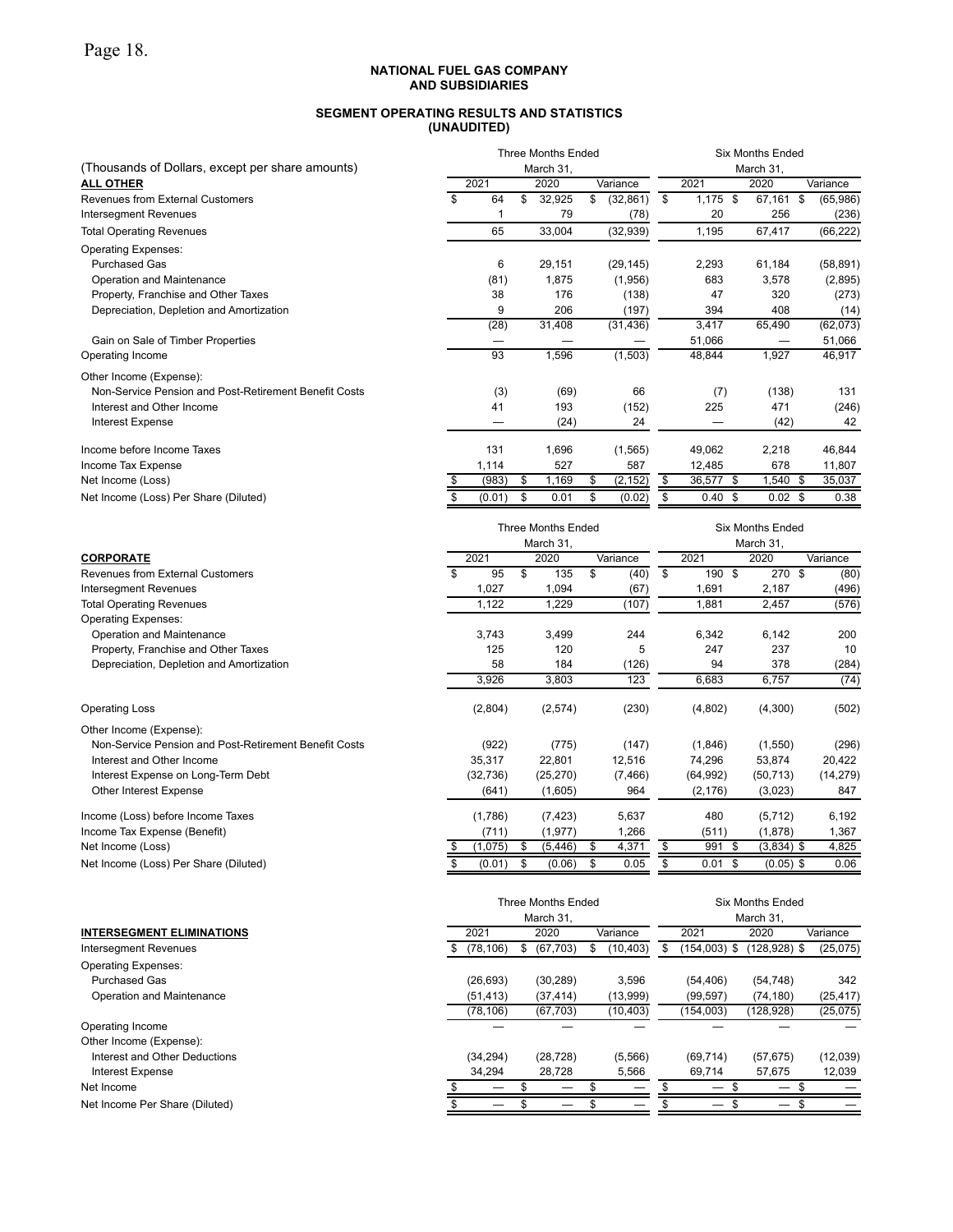### **SEGMENT INFORMATION (Continued)**

(Thousands of Dollars)

|                                   |    | Three Months Ended<br>March 31,<br>(Unaudited) |     |           |     |    |                        |               |        | <b>Six Months Ended</b><br>March 31,<br>(Unaudited) |             |                        |
|-----------------------------------|----|------------------------------------------------|-----|-----------|-----|----|------------------------|---------------|--------|-----------------------------------------------------|-------------|------------------------|
|                                   |    | 2021                                           |     | 2020      |     |    | Increase<br>(Decrease) | 2021          |        | 2020                                                |             | Increase<br>(Decrease) |
| <b>Capital Expenditures:</b>      |    |                                                |     |           |     |    |                        |               |        |                                                     |             |                        |
| <b>Exploration and Production</b> | \$ | 88,271                                         | (1) | \$102,424 | (3) | \$ | (14, 153)              | \$<br>169,610 | (1)(2) | \$<br>229,343                                       | $(3)(4)$ \$ | (59, 733)              |
| Pipeline and Storage              |    | 47.970                                         | (1) | 25.554    | (3) |    | 22.416                 | 91.693        | (1)(2) | 82,638                                              | (3)(4)      | 9,055                  |
| Gathering                         |    | 11,099                                         | (1) | 15,072    | (3) |    | (3,973)                | 19,419        | (1)(2) | 24,910                                              | (3)(4)      | (5, 491)               |
| Utility                           |    | 24,480                                         | (1) | 19,457    | (3) |    | 5,023                  | 41,825        | (1)(2) | 36,622                                              | (3)(4)      | 5,203                  |
| <b>Total Reportable Segments</b>  |    | 171,820                                        |     | 162.507   |     |    | 9.313                  | 322,547       |        | 373,513                                             |             | (50, 966)              |
| All Other                         |    |                                                |     |           |     |    | (1)                    |               |        | 22                                                  |             | (22)                   |
| Corporate                         |    | 50                                             |     | 134       |     |    | (84)                   | 89            |        | 320                                                 |             | (231)                  |
| Eliminations                      |    | (373)                                          |     |           |     |    | (373)                  | (219)         |        |                                                     |             | (219)                  |
| <b>Total Capital Expenditures</b> | S. | 171,497                                        |     | \$162,642 |     | \$ | 8,855                  | 322,417       |        | \$ 373,855                                          |             | \$<br>(51, 438)        |

 $(1)$  Capital expenditures for the quarter and six months ended March 31, 2021, include accounts payable and accrued liabilities related to capital expenditures of \$44.5 million, \$16.0 million, \$2.9 million, and \$4.7 million in the Exploration and Production segment, Pipeline and Storage segment, Gathering segment and Utility segment, respectively. These amounts have been excluded from the Consolidated Statement of Cash Flows at March 31, 2021, since they represent non-cash investing activities at that date.

<sup>(2)</sup> Capital expenditures for the six months ended March 31, 2021, exclude capital expenditures of \$45.8 million, \$17.3 million, \$13.5 million and \$10.7 million in the Exploration and Production segment, Pipeline and Storage segment, Gathering segment and Utility segment, respectively. These amounts were in accounts payable and accrued liabilities at September 30, 2020 and paid during the six months ended March 31, 2021. These amounts were excluded from the Consolidated Statement of Cash Flows at September 30, 2020, since they represented non-cash investing activities at that date. These amounts have been included in the Consolidated Statement of Cash Flows at March 31, 2021.

 $^{(3)}$  Capital expenditures for the quarter and six months ended March 31, 2020, include accounts payable and accrued liabilities related to capital expenditures of \$41.2 million, \$9.7 million, \$4.4 million, and \$4.2 million in the Exploration and Production segment, Pipeline and Storage segment, Gathering segment and Utility segment, respectively. These amounts have been excluded from the Consolidated Statement of Cash Flows at March 31, 2020, since they represent non-cash investing activities at that date.

 $(4)$  Capital expenditures for the six months ended March 31, 2020, exclude capital expenditures of \$38.0 million, \$23.8 million, \$6.6 million and \$12.7 million in the Exploration and Production segment, Pipeline and Storage segment, Gathering segment and Utility segment, respectively. These amounts were in accounts payable and accrued liabilities at September 30, 2019 and paid during the six months ended March 31, 2020. These amounts were excluded from the Consolidated Statement of Cash Flows at September 30, 2019, since they represented non-cash investing activities at that date. These amounts have been included in the Consolidated Statement of Cash Flows at March 31, 2020.

### **DEGREE DAYS**

|                              |        |       |       | <b>Percent Colder</b>                   |                          |
|------------------------------|--------|-------|-------|-----------------------------------------|--------------------------|
| Three Months Ended March 31, | Normal | 2021  | 2020  | (Warmer) Than:<br>Normal <sup>(1)</sup> | Last Year <sup>(1)</sup> |
| Buffalo, NY                  | 3,290  | 2,978 | 2,738 | (9.5)                                   | 8.8                      |
| Erie, PA                     | 3,108  | 2,750 | 2,555 | (11.5)                                  | 7.6                      |
| Six Months Ended March 31,   |        |       |       |                                         |                          |
| Buffalo, NY                  | 5,543  | 4.899 | 4.970 | (11.6)                                  | (1.4)                    |
| Erie, PA                     | 5,152  | 4,447 | 4,461 | (13.7)                                  | (0.3)                    |

 $(1)$  Percents compare actual 2021 degree days to normal degree days and actual 2021 degree days to actual 2020 degree days.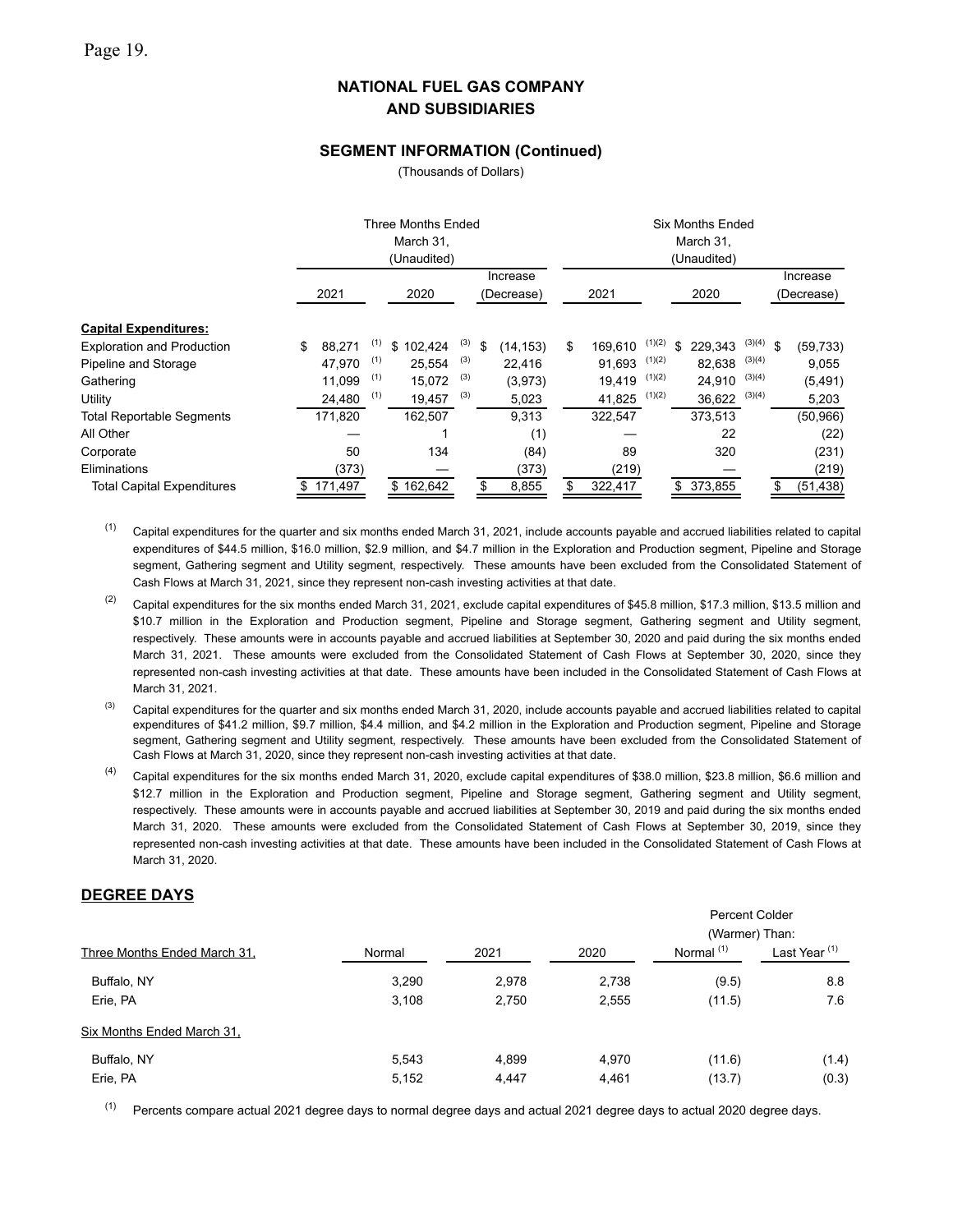# **EXPLORATION AND PRODUCTION INFORMATION**

|                                                                       |             | <b>Three Months Ended</b> |                        | <b>Six Months Ended</b> |             |                        |  |  |  |
|-----------------------------------------------------------------------|-------------|---------------------------|------------------------|-------------------------|-------------|------------------------|--|--|--|
|                                                                       |             | March 31,                 |                        |                         | March 31,   |                        |  |  |  |
|                                                                       | 2021        | 2020                      | Increase<br>(Decrease) | 2021                    | 2020        | Increase<br>(Decrease) |  |  |  |
| <b>Gas Production/Prices:</b>                                         |             |                           |                        |                         |             |                        |  |  |  |
| Production (MMcf)                                                     |             |                           |                        |                         |             |                        |  |  |  |
| Appalachia                                                            | 81,446      | 55,638                    | 25,808                 | 157,115                 | 109,922     | 47,193                 |  |  |  |
| <b>West Coast</b>                                                     | 428         | 479                       | (51)                   | 869                     | 966         | (97)                   |  |  |  |
| <b>Total Production</b>                                               | 81,874      | 56,117                    | 25,757                 | 157,984                 | 110,888     | 47,096                 |  |  |  |
| Average Prices (Per Mcf)                                              |             |                           |                        |                         |             |                        |  |  |  |
| Appalachia                                                            | \$<br>2.28  | \$<br>1.77                | \$<br>0.51             | \$<br>2.23              | \$<br>1.97  | \$<br>0.26             |  |  |  |
| <b>West Coast</b>                                                     | 7.14        | 4.34                      | 2.80                   | 6.07                    | 4.67        | 1.40                   |  |  |  |
| <b>Weighted Average</b>                                               | 2.31        | 1.80                      | 0.51                   | 2.25                    | 1.99        | 0.26                   |  |  |  |
| Weighted Average after Hedging                                        | 2.28        | 2.12                      | 0.16                   | 2.21                    | 2.22        | (0.01)                 |  |  |  |
| <b>Oil Production/Prices:</b>                                         |             |                           |                        |                         |             |                        |  |  |  |
| Production (Thousands of Barrels)                                     |             |                           |                        |                         |             |                        |  |  |  |
| Appalachia                                                            | 1           | 1                         |                        |                         | 2           | (1)                    |  |  |  |
| <b>West Coast</b>                                                     | 561         | 605                       | (44)                   | 1,124                   | 1,206       | (82)                   |  |  |  |
| <b>Total Production</b>                                               | 562         | 606                       | (44)                   | 1,125                   | 1,208       | (83)                   |  |  |  |
| Average Prices (Per Barrel)                                           |             |                           |                        |                         |             |                        |  |  |  |
| Appalachia                                                            | \$<br>48.47 | \$55.90                   | \$<br>(7.43)           | \$43.83                 | 55.48<br>\$ | \$<br>(11.65)          |  |  |  |
| <b>West Coast</b>                                                     | 59.83       | 49.91                     | 9.92                   | 51.64                   | 56.25       | (4.61)                 |  |  |  |
| <b>Weighted Average</b>                                               | 59.82       | 49.92                     | 9.90                   | 51.63                   | 56.25       | (4.62)                 |  |  |  |
| Weighted Average after Hedging                                        | 57.11       | 58.23                     | (1.12)                 | 53.50                   | 60.57       | (7.07)                 |  |  |  |
| <b>Total Production (MMcfe)</b>                                       | 85,246      | 59,753                    | 25,493                 | 164,734                 | 118,136     | 46,598                 |  |  |  |
| <b>Selected Operating Performance Statistics:</b>                     |             |                           |                        |                         |             |                        |  |  |  |
| General & Administrative Expense per Mcfe <sup>(1)</sup>              | 0.21<br>\$  | \$<br>0.29                | (0.08)<br>\$           | \$<br>0.21              | \$<br>0.28  | \$<br>(0.07)           |  |  |  |
| Lease Operating and Transportation Expense per Mcfe <sup>(1)(2)</sup> | \$<br>0.79  | \$<br>0.87                | \$<br>(0.08)           | \$<br>0.80              | \$<br>0.87  | \$<br>(0.07)           |  |  |  |
| Depreciation, Depletion & Amortization per Mcfe <sup>(1)</sup>        | \$<br>0.54  | \$<br>0.76                | \$<br>(0.22)           | \$<br>0.56              | \$<br>0.76  | \$<br>(0.20)           |  |  |  |

(1) Refer to page 15 for the General and Administrative Expense, Lease Operating and Transportation Expense and Depreciation, Depletion, and Amortization Expense for the Exploration and Production segment.

(2) Amounts include transportation expense of \$0.57 and \$0.56 per Mcfe for the three months ended March 31, 2021 and March 31, 2020, respectively. Amounts include transportation expense of \$0.57 and \$0.57 per Mcfe for the six months ended March 31, 2021 and March 31, 2020, respectively.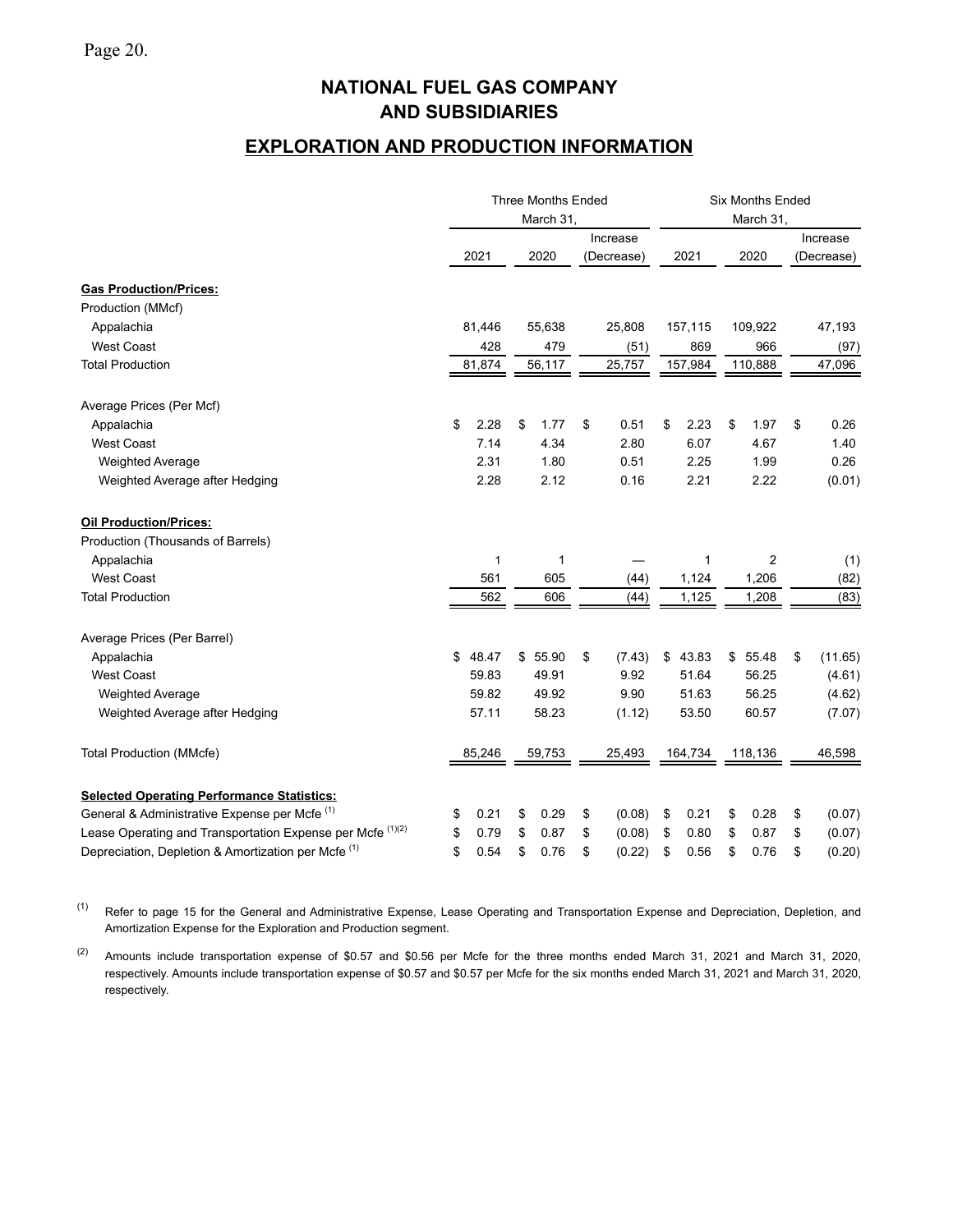## **EXPLORATION AND PRODUCTION INFORMATION**

| <b>Hedging Summary for Remaining Six Months of</b>  |                                      |  |                                                    |
|-----------------------------------------------------|--------------------------------------|--|----------------------------------------------------|
| <u>Fiscal 2021</u><br>Oil Swaps                     | <b>Volume</b>                        |  | <b>Average Hedge Price</b>                         |
| <b>Brent</b>                                        | 708,000 BBL                          |  | \$57.57 / BBL                                      |
| <b>NYMEX</b>                                        | 78,000 BBL                           |  | \$ 51.00 / BBL                                     |
| <b>Total</b>                                        | 786,000 BBL                          |  | \$56.91 / BBL                                      |
| <b>Gas Swaps</b>                                    |                                      |  |                                                    |
| <b>NYMEX</b>                                        | 74,340,000 MMBTU                     |  | \$ 2.62 / MMBTU                                    |
| No Cost Collars                                     | 14,100,000 MMBTU                     |  | \$ 2.28 / MMBTU (Floor) / \$2.77 / MMBTU (Ceiling) |
| <b>Fixed Price Physical Sales</b>                   | 47,653,084 MMBTU                     |  | \$ 2.26 / MMBTU                                    |
| <b>Total</b>                                        | 136,093,084 MMBTU                    |  |                                                    |
| <b>Hedging Summary for Fiscal 2022</b><br>Oil Swaps | <b>Volume</b>                        |  | <b>Average Hedge Price</b>                         |
| <b>Brent</b>                                        | 900,000 BBL                          |  | \$56.66 / BBL                                      |
| <b>NYMEX</b>                                        | 156,000 BBL                          |  | \$ 51.00 / BBL                                     |
| <b>Total</b>                                        | 1,056,000 BBL                        |  | \$55.83/BBL                                        |
| Gas Swaps                                           |                                      |  |                                                    |
| <b>NYMEX</b>                                        | 144,590,000 MMBTU                    |  | \$ 2.66 / MMBTU                                    |
| No Cost Collars                                     | 2,350,000 MMBTU                      |  | \$ 2.28 / MMBTU (Floor) / \$2.77 / MMBTU (Ceiling) |
| <b>Fixed Price Physical Sales</b>                   | 46,867,111 MMBTU                     |  | \$ 2.23 / MMBTU                                    |
| Total                                               | 193,807,111 MMBTU                    |  |                                                    |
| <b>Hedging Summary for Fiscal 2023</b>              | <b>Volume</b>                        |  | <b>Average Hedge Price</b>                         |
| Oil Swaps                                           |                                      |  |                                                    |
| <b>Brent</b>                                        | 240,000 BBL                          |  | \$54.25 / BBL                                      |
| <b>Total</b>                                        | 240,000 BBL                          |  | \$54.25 / BBL                                      |
| Gas Swaps                                           |                                      |  |                                                    |
| <b>NYMEX</b>                                        | 24,700,000 MMBTU                     |  | \$ 2.55 / MMBTU                                    |
| <b>Fixed Price Physical Sales</b>                   | 38,408,538 MMBTU                     |  | \$ 2.24 / MMBTU                                    |
| <b>Total</b>                                        | 63,108,538 MMBTU                     |  |                                                    |
| <b>Hedging Summary for Fiscal 2024</b>              | <b>Volume</b>                        |  | <b>Average Hedge Price</b>                         |
| Oil Swaps                                           |                                      |  |                                                    |
| <b>Brent</b>                                        | 120,000 BBL                          |  | \$50.30 / BBL                                      |
| <b>Total</b>                                        | 120,000 BBL                          |  | \$50.30 / BBL                                      |
| Gas Swaps                                           |                                      |  |                                                    |
| <b>NYMEX</b>                                        | 1,150,000 MMBTU                      |  | \$ 2.45 / MMBTU                                    |
| <b>Fixed Price Physical Sales</b><br><b>Total</b>   | 20,817,022 MMBTU<br>21,967,022 MMBTU |  | \$ 2.23 / MMBTU                                    |
| <b>Hedging Summary for Fiscal 2025</b>              | Volume                               |  | <b>Average Hedge Price</b>                         |
| Oil Swaps                                           |                                      |  |                                                    |
| <b>Brent</b>                                        | 120,000 BBL                          |  | \$50.32 / BBL                                      |
| <b>Total</b>                                        | 120,000 BBL                          |  | \$50.32 / BBL                                      |
| <b>Fixed Price Physical Sales</b>                   | 2,293,200 MMBTU                      |  | \$ 2.18 / MMBTU                                    |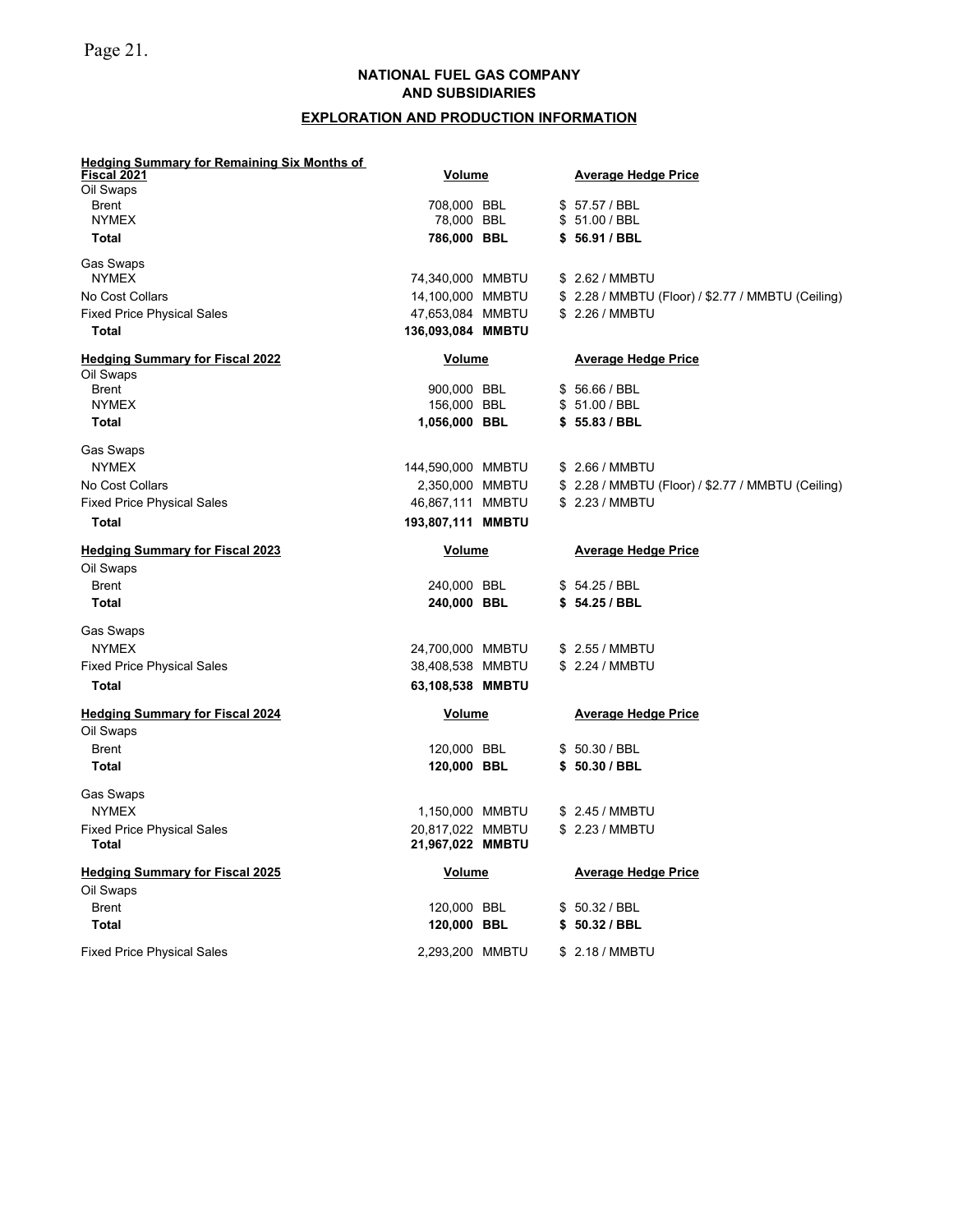## **Pipeline & Storage Throughput - (millions of cubic feet - MMcf)**

|                                      |         | <b>Three Months Ended</b><br>March 31, |            | <b>Six Months Ended</b> |         |            |  |
|--------------------------------------|---------|----------------------------------------|------------|-------------------------|---------|------------|--|
|                                      |         |                                        | Increase   |                         |         | Increase   |  |
|                                      | 2021    | 2020                                   | (Decrease) | 2021                    | 2020    | (Decrease) |  |
| Firm Transportation - Affiliated     | 43.124  | 42.602                                 | 522        | 73.088                  | 77.269  | (4, 181)   |  |
| Firm Transportation - Non-Affiliated | 166.372 | 153.197                                | 13.175     | 339.436                 | 327.178 | 12,258     |  |
| Interruptible Transportation         | 435     | 531                                    | (96)       | 1.024                   | 1.244   | (220)      |  |
|                                      | 209.931 | 196.330                                | 13.601     | 413.548                 | 405.691 | 7,857      |  |

## **Gathering Volume - (MMcf)**

|                        |        | Three Months Ended |          | <b>Six Months Ended</b> |         |            |  |  |  |  |  |
|------------------------|--------|--------------------|----------|-------------------------|---------|------------|--|--|--|--|--|
|                        |        | March 31.          |          |                         |         |            |  |  |  |  |  |
|                        |        |                    | Increase |                         |         | Increase   |  |  |  |  |  |
|                        | 2021   | 2020<br>(Decrease) |          | 2021                    | 2020    | (Decrease) |  |  |  |  |  |
| <b>Gathered Volume</b> | 95.121 | 65.134             | 29.987   | 183.466                 | 129.526 | 53.940     |  |  |  |  |  |

## **Utility Throughput - (MMcf)**

|              |           |            | Six Months Ended   |        |            |  |  |  |  |  |
|--------------|-----------|------------|--------------------|--------|------------|--|--|--|--|--|
|              | March 31, |            |                    |        |            |  |  |  |  |  |
|              |           | Increase   |                    |        | Increase   |  |  |  |  |  |
| 2021<br>2020 |           | (Decrease) | 2021               | 2020   | (Decrease) |  |  |  |  |  |
|              |           |            |                    |        |            |  |  |  |  |  |
| 29,052       | 26,155    | 2,897      | 47,465             | 45.631 | 1,834      |  |  |  |  |  |
| 4.309        | 4,033     | 276        | 6,836              | 6,846  | (10)       |  |  |  |  |  |
| 223          | 183       | 40         | 376                | 400    | (24)       |  |  |  |  |  |
| 33.584       | 30.371    | 3.213      | 54.677             | 52.877 | 1,800      |  |  |  |  |  |
| 24,584       | 25,157    | (573)      | 42,518             | 45,712 | (3, 194)   |  |  |  |  |  |
| 58,168       | 55,528    | 2,640      | 97,195             | 98,589 | (1, 394)   |  |  |  |  |  |
|              |           |            | Three Months Ended |        | March 31,  |  |  |  |  |  |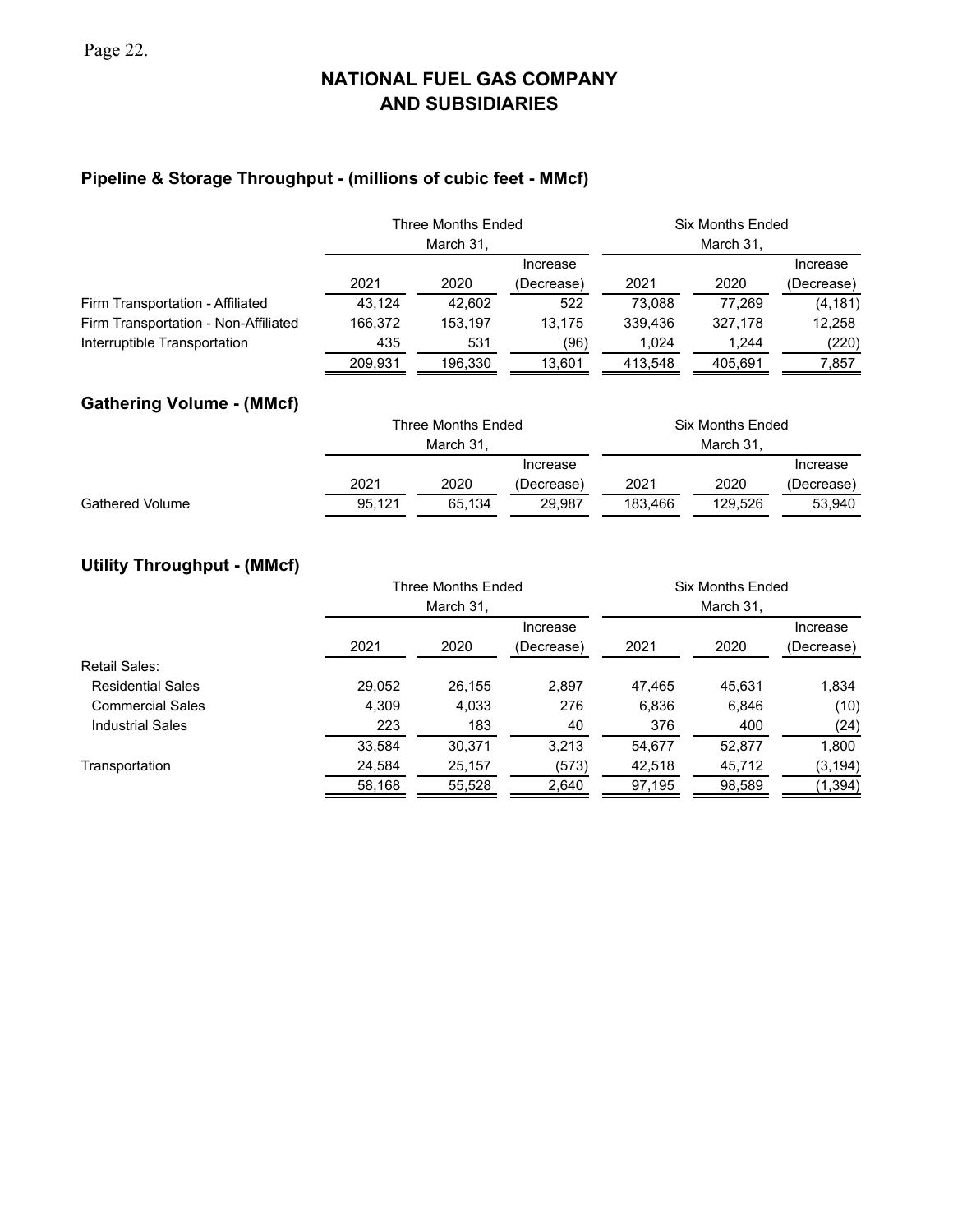#### **NON-GAAP FINANCIAL MEASURES**

In addition to financial measures calculated in accordance with generally accepted accounting principles (GAAP), this press release contains information regarding Adjusted Operating Results, Adjusted EBITDA and free cash flow, which are non-GAAP financial measures. The Company believes that these non-GAAP financial measures are useful to investors because they provide an alternative method for assessing the Company's ongoing operating results or liquidity and for comparing the Company's financial performance to other companies. The Company's management uses these non-GAAP financial measures for the same purpose, and for planning and forecasting purposes. The presentation of non-GAAP financial measures is not meant to be a substitute for financial measures in accordance with GAAP.

Management defines Adjusted Operating Results as reported GAAP earnings before items impacting comparability. The following table reconciles National Fuel's reported GAAP earnings to Adjusted Operating Results for the three and six months ended March 31, 2021 and 2020:

|                                                                               | <b>Three Months Ended</b><br>March 31, |      |             | <b>Six Months Ended</b><br>March 31. |           |      |           |
|-------------------------------------------------------------------------------|----------------------------------------|------|-------------|--------------------------------------|-----------|------|-----------|
| (in thousands except per share amounts)                                       | 2021                                   | 2020 |             | 2021                                 |           | 2020 |           |
| <b>Reported GAAP Earnings</b>                                                 | 112,436                                | \$   | (106, 068)  | - \$                                 | 190,210   | - \$ | (19, 477) |
| Items impacting comparability:                                                |                                        |      |             |                                      |           |      |           |
| Impairment of oil and gas properties (E&P)                                    |                                        |      | 177,761     |                                      | 76.152    |      | 177,761   |
| Tax impact of impairment of oil and gas properties                            |                                        |      | (48, 503)   |                                      | (20, 980) |      | (48, 503) |
| Gain on sale of timber properties (Corporate/All Other)                       |                                        |      |             |                                      | (51,066)  |      |           |
| Tax impact of gain on sale of timber properties                               |                                        |      |             |                                      | 14,069    |      |           |
| Premium paid on early redemption of debt                                      | 15,715                                 |      |             |                                      | 15,715    |      |           |
| Tax impact of premium paid on early redemption of debt                        | (4, 321)                               |      |             |                                      | (4,321)   |      |           |
| Deferred tax valuation allowance                                              |                                        |      | 56.770      |                                      |           |      | 56.770    |
| Unrealized (gain) loss on other investments (Corporate/All Other)             | (848)                                  |      | 5,414       |                                      | 450       |      | 6,433     |
| Tax impact of unrealized (gain) loss on other investments                     | 178                                    |      | (1, 137)    |                                      | (94)      |      | (1, 351)  |
| <b>Adjusted Operating Results</b>                                             | 123,160                                | -S   | 84,237      | S                                    | 220,135   | - \$ | 171,633   |
| <b>Reported GAAP Earnings Per Share</b>                                       | \$<br>1.23                             | \$   | $(1.23)$ \$ |                                      | 2.08      | \$   | (0.23)    |
| Items impacting comparability:                                                |                                        |      |             |                                      |           |      |           |
| Impairment of oil and gas properties, net of tax (E&P)                        |                                        |      | 1.49        |                                      | 0.60      |      | 1.49      |
| Gain on sale of timber properties, net of tax (Corporate/All Other)           |                                        |      |             |                                      | (0.40)    |      |           |
| Premium paid on early redemption of debt, net of tax                          | 0.12                                   |      |             |                                      | 0.12      |      |           |
| Deferred tax valuation allowance                                              |                                        |      | 0.66        |                                      |           |      | 0.66      |
| Unrealized (gain) loss on other investments, net of tax (Corporate/All Other) | (0.01)                                 |      | 0.05        |                                      |           |      | 0.06      |
| <b>Adjusted Operating Results Per Share</b>                                   | \$<br>1.34                             | -\$  | 0.97        | \$                                   | 2.40      | \$   | 1.98      |

Management defines Adjusted EBITDA as reported GAAP earnings before the following items: interest expense, income taxes, depreciation, depletion and amortization, other income and deductions, impairments, and other items reflected in operating income that impact comparability. The following tables reconcile National Fuel's reported GAAP earnings to Adjusted EBITDA for the three and six months ended March 31, 2021 and 2020:

|                                                   |           | <b>Three Months Ended</b> |    | <b>Six Months Ended</b> |      |           |    |           |  |  |
|---------------------------------------------------|-----------|---------------------------|----|-------------------------|------|-----------|----|-----------|--|--|
|                                                   | March 31, |                           |    |                         |      | March 31, |    |           |  |  |
| (in thousands)                                    | 2021      |                           |    | 2020                    | 2021 |           |    | 2020      |  |  |
| <b>Reported GAAP Earnings</b>                     | \$        | 112,436                   | \$ | (106,068)               | \$   | 190,210   | \$ | (19, 477) |  |  |
| Depreciation, Depletion and Amortization          |           | 84,342                    |    | 77,912                  |      | 167,462   |    | 152,830   |  |  |
| Other (Income) Deductions                         |           | 10,875                    |    | 17,480                  |      | 13,051    |    | 20,520    |  |  |
| <b>Interest Expense</b>                           |           | 50,518                    |    | 27,162                  |      | 84,694    |    | 54,156    |  |  |
| Income Taxes                                      |           | 40,210                    |    | 36,846                  |      | 69,627    |    | 68,241    |  |  |
| Impairment of Oil and Gas Producing Properties    |           |                           |    | 177,761                 |      | 76,152    |    | 177,761   |  |  |
| Gain on Sale of Timber Properties                 |           |                           |    |                         |      | (51,066)  |    |           |  |  |
| <b>Adjusted EBITDA</b>                            |           | 298,381                   | \$ | 231,093                 | \$   | 550,130   |    | 454,031   |  |  |
| <b>Adjusted EBITDA by Segment</b>                 |           |                           |    |                         |      |           |    |           |  |  |
| Pipeline and Storage Adjusted EBITDA              | \$        | 58,570                    | \$ | 49,102                  | \$   | 116,706   | \$ | 92,043    |  |  |
| Gathering Adjusted EBITDA                         |           | 41,424                    |    | 29,541                  |      | 81,217    |    | 58,973    |  |  |
| Total Midstream Businesses Adjusted EBITDA        |           | 99,994                    |    | 78,643                  |      | 197,923   |    | 151,016   |  |  |
| <b>Exploration and Production Adjusted EBITDA</b> |           | 127,146                   |    | 79,846                  |      | 227,890   |    | 171,947   |  |  |
| Utility Adjusted EBITDA                           |           | 73,885                    |    | 73,192                  |      | 130,853   |    | 132,655   |  |  |
| Corporate and All Other Adjusted EBITDA           |           | (2,644)                   |    | (588)                   |      | (6, 536)  |    | (1,587)   |  |  |
| <b>Total Adjusted EBITDA</b>                      | \$        | 298,381                   |    | 231,093                 | \$   | 550,130   |    | 454,031   |  |  |